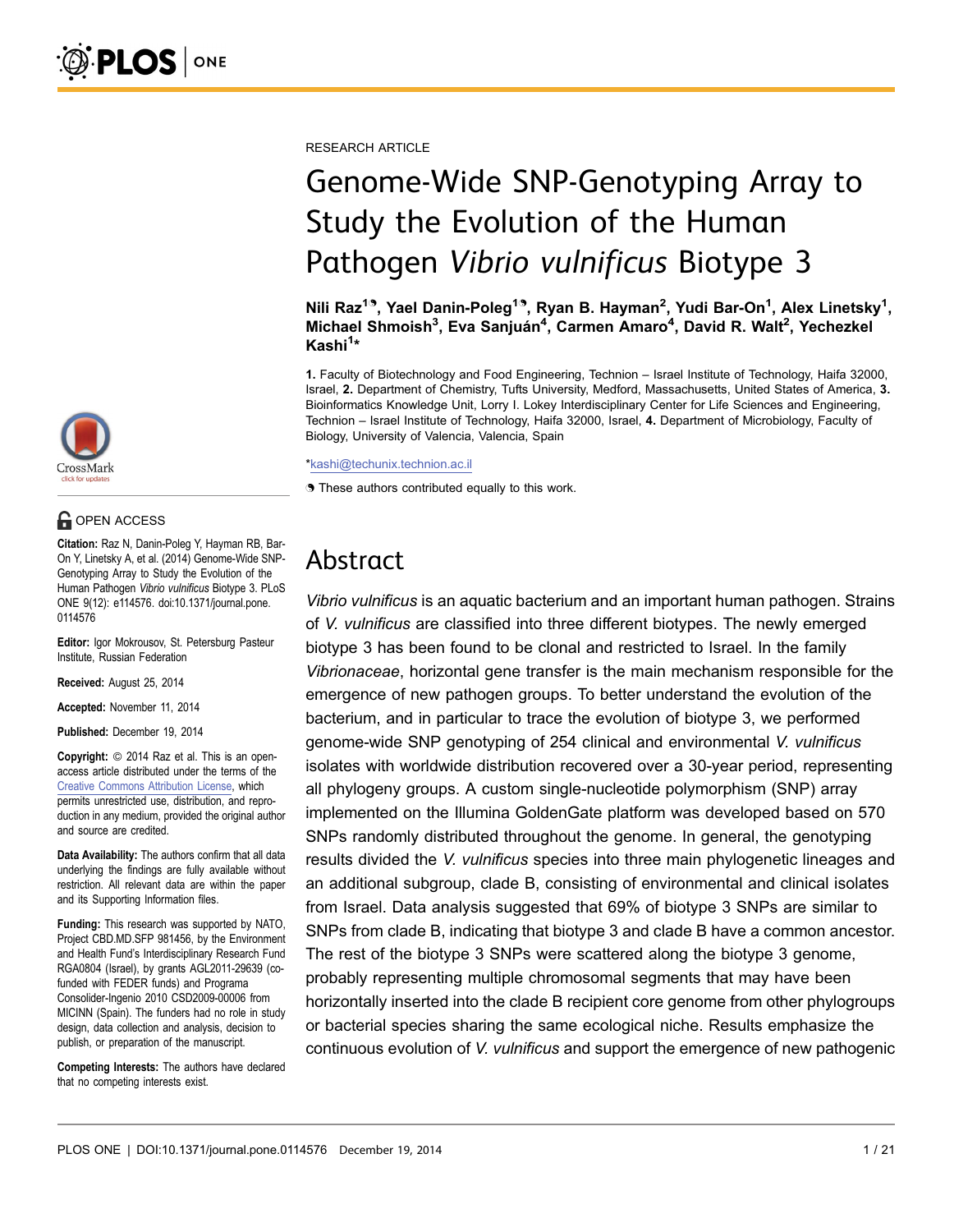groups within this species as a recurrent phenomenon. Our findings contribute to a broader understanding of the evolution of this human pathogen.

# Introduction

Vibrio vulnificus is a gram-negative halophilic bacterium that is naturally found in marine and estuarine environments the world over  $[1-3]$ . It was first isolated in 1976 [\[4\]](#page-17-0). It is a highly invasive pathogen responsible for infections in both fish and humans  $[1, 2, 5]$  $[1, 2, 5]$  $[1, 2, 5]$ . Human infections are acquired through consumption of contaminated seafood or through skin wounds. The main symptoms are gastroenteritis, wound infection and septicemia, frequently leading to limb amputation and sometimes even death  $[2, 3]$ . Strains of *V. vulnificus* are classified into three biotypes based on phenotypical characteristics and differences in host range [\[5–](#page-17-0)[8](#page-18-0)[\].](#page-17-0) Biotype 1 clinical strains are responsible for most human infections worldwide [\[2,](#page-17-0) [9](#page-18-0)[\]](#page-17-0), whereas biotype 2 strains are primarily considered pathogens of eels, and are divided into 3 serovars, with serovar E defined as a zoonotic variant of the *V. vulnificus* species  $[5, 10, 11]$  $[5, 10, 11]$  $[5, 10, 11]$  $[5, 10, 11]$  $[5, 10, 11]$ . The most recently emerged group is biotype 3, which appears to be clonal and geographically restricted to Israel [\[6,](#page-17-0) [12](#page-18-0)[\]](#page-17-0), where it has caused an outbreak of wound infections and bacteremia among Israeli fish farmers and consumers of Tilapia fish. This biotype has been shown to possess biochemical properties that differ from those of biotypes 1 and 2 [\[6\],](#page-17-0) and to include strains that are potentially more pathogenic than the biotype 1 strains present in Israel [\[13\]](#page-18-0). The clinical relevance of V. vulnificus has led to attempts to find indicators of its virulence and pathogenicity  $[14–19]$ , as well as studies into its genetic diversity using various molecular tools, mostly aimed at differentiating clinical from environmental strains [\[18–24\]](#page-18-0). Among these tools are molecular typing methods based on a few  $(<20)$  genomic loci [\[12,](#page-18-0) [21,](#page-18-0) [25–](#page-18-0)[28](#page-20-0)[\],](#page-18-0) including multilocus sequence typing (MLST). This latter tool was used with various collections of V. vulnificus isolates (composed of 63 and 115 strains), dividing the species into a few distinct evolutionary lineages with indications of different pathogenic potential [\[29,](#page-19-0) [30\]:](#page-19-0) lineages (L) III and I contained isolates of biotype 1 and biotypes 1 and 2, respectively, whereas LII was made up of biotype 3 strains from Israel [\[30\]](#page-19-0).

Recently, studying the genetic relationships of 188 environmental and clinical isolates based on variations at 12 variable number tandem repeat (VNTR, also termed simple-sequence repeat—SSR) loci [\[27\]](#page-18-0), we confirmed the clonality of biotype 3, forming a genetic group distinct from biotypes 1 and 2. Furthermore, we found a new phylogroup, clade A, which includes both environmental and clinical isolates and presents biochemical characteristics that differ from those of biotypes 1 and 3 [\[27\]](#page-18-0). Clade A strains were isolated from the same ecological niche from which biotype 3 emerged, indicating aquaculture as a source for new emerging strains. The homogeneity of biotype 3 was also demonstrated by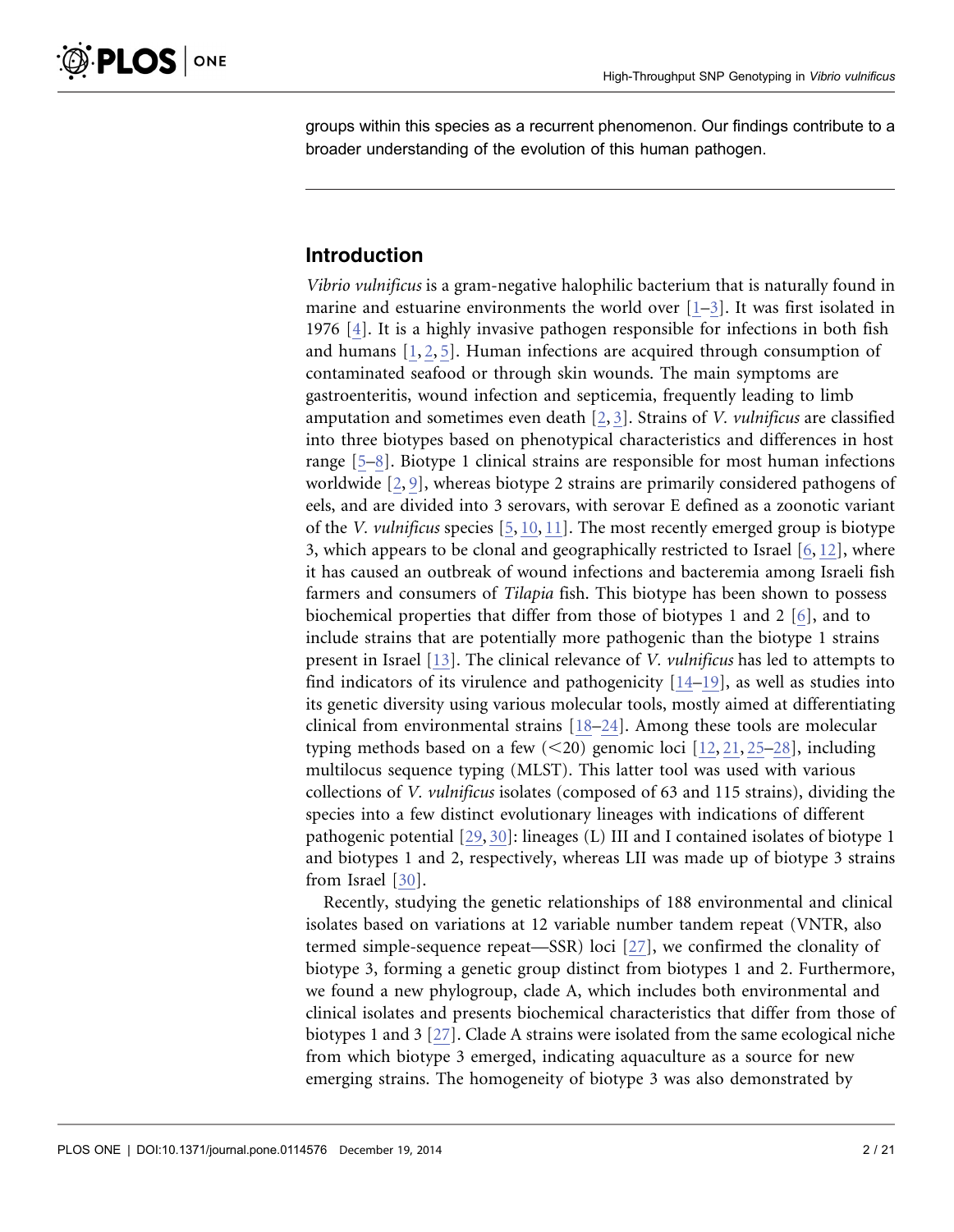Bisharat et al. [\[26\]](#page-18-0), who showed that these strains form a genetically distinct group, and suggested that this is a hybrid clone that may have evolved by genome hybridization of two different and independent populations. However, to better understand bacterial evolution and to infer the evolutionary origins of strains, variation data from multiple genetic loci are required because various genomic regions may have different origins. The recent availability of genomic sequences has allowed us to focus on comparing whole-genome data, albeit for only those few strains whose genomes have been fully sequenced [\[16,](#page-18-0) [31](#page-19-0)[\]](#page-18-0). Nevertheless, DNA microarrays designed to represent large genome segments enable testing a large number of strains, making them a powerful high-throughput tool [\[32,](#page-19-0) [33\]](#page-19-0). These genotyping arrays are mostly based on single-nucleotide polymorphisms (SNPs), which are a major source of genetic variability that is fixed in the population and accumulates with time, and thus harbor the history of the specific DNA sequence [\[34\].](#page-19-0) SNPs have been used for genotyping and classification of isolates in various bacterial species [\[35–37\]](#page-19-0) and could further serve for population studies via haplotyping [\[38–40\].](#page-19-0) Haplotype analysis enables tracing the evolutionary origin of segments in the genomes of bacterial strains. Different genome segments may have different evolutionary histories, with changes being due mainly to horizontal gene transfer (HGT) events. HGT occurs frequently in nature and plays an important role in bacterial evolution in general and in Vibrio in particular, contributing to the formation of new strains and species [\[41–43\].](#page-19-0)

The GoldenGate SNP genotyping assay from Illumina [\[44,](#page-19-0) [45\]](#page-19-0) is one genotyping technology that has been used in many genetic studies, including the International Human HapMap Project [\[46\]](#page-19-0) and several genomic studies of crop species [\[47–49\]](#page-19-0). This high-throughput assay is not yet routinely used with bacteria, although it has been recently applied for SNP typing of several bacterial species, including Salmonella serovar Typhi [\[50–52\]](#page-20-0).

In this work, we studied the evolution of the human pathogen V. *vulnificus* by high-throughput genotyping of a large and diverse panel of *V. vulnificus* isolates using genome-wide coverage. A custom SNP-genotyping microarray implemented on the Illumina GoldenGate platform was developed based on in silico data mining; 254 environmental and clinical V. vulnificus isolates were genotyped at 570 SNPs. The genotyping results were then used to infer the phylogenetic relationships between various V. vulnificus strains and specifically to follow the possible genomic origin of the recently emerged biotype 3.

### Materials and Methods

#### Bacterial strains

A total of 254 V. vulnificus isolates were tested in this study  $(S1$  Table). Source and procedure of isolation were previously described for most strains [\[12,](#page-18-0) [13,](#page-18-0) [23\]](#page-18-0) excluding 16 strains that were isolated in this study from environmental fish samples in Israel during September-October 2008. These 16 isolates were retrieved from gills and fins/scales of Tilapia fish originated in artificial fish ponds (Kibbutz

**PLOS** ONE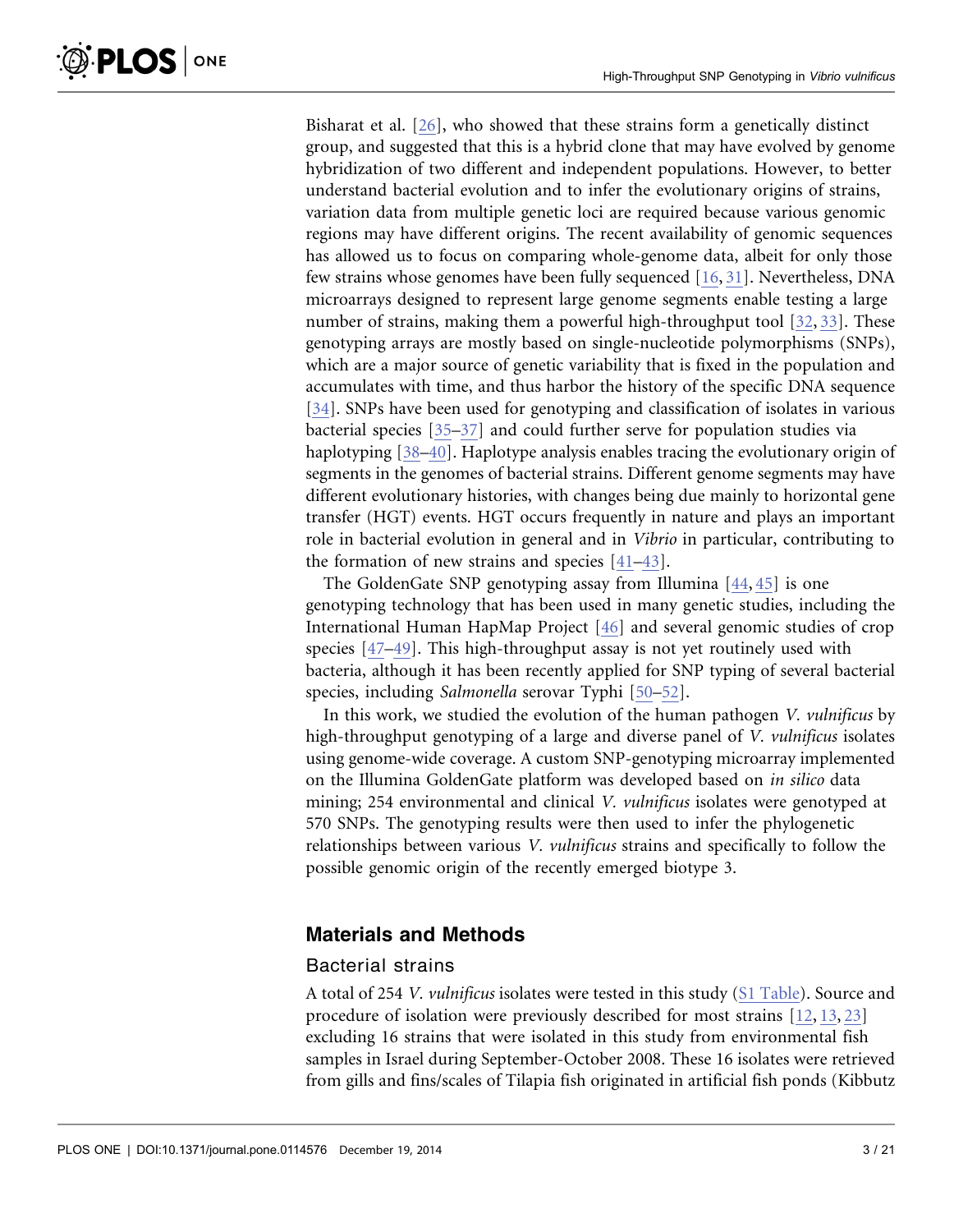Ein HaMifratz and Kibbutz Afek, see ethics statement below) in the western Galilee region of Israel, using the previously described procedure [\[13\].](#page-18-0)

The collection contained isolates from all three biotype groups identified in V. vulnificus, isolated from different geographical regions (Australia, Belgium, Denmark, France, Israel, Japan, Norway, South Korea, Spain, Sweden, Taiwan and USA) over the last 30 years (1979–2009). Most of the Israeli environmental strains were isolated between 2004 and 2009. Of the 254 isolates tested, 114 were recovered from clinical sources (wound infections and blood) and 140 from environmental sources (fish, oyster, eel, seawater, and fish-pond sediment).

All V. vulnificus strains were grown on thiosulfate–citrate–bile salts–sucrose (TCBS) agar and stored at  $-80^{\circ}$ C in Luria Broth (LB) supplemented with 50% (vol/vol) glycerol.

High-quality DNA extraction from pure cultures was performed using a DNeasy Blood & Tissue kit (Qiagen) according to the manufacturer's instructions. DNA concentrations were quantified using the Quant-IT kit (Invitrogen).

#### Ethics statement

The microbial samplings were taken from dead Tilapia fish at a local fish store in ''Ein HaMifratz'', as part of the food chain while following the origin of the artificial pond where the fish were grown. No approval was required from any animal ethics committee since the tests were under the category of fresh sea food sampling, thus the fish were not scarified for the purpose of this study. The fish origin was from aquaculture fish pond of Kibbutz ''Ein HaMifratz'' and ''Kibbutz Afek'', private land, in the western Galilee region of Israel (GPS coordinates 32.861888, 35.109086). Also we confirm that the field studies did not involve endangered or protected species.

#### Construction of V. vulnificus SNP-variation database

Two strategies were adopted to select informative SNPs that would differentiate among a large and diverse panel of V. vulnificus isolates: random comparative SNP data mining and selection from targeted genes.

#### Comparative in silico genome-wide SNP discovery based on two biotype 1 genomes

An in-house genome-wide sequence comparison computer program was used to mine SNPs from two available *V. vulnificus* biotype 1 whole-genome sequences: YJ016 (NC\_005139.1) [\[53\]](#page-20-0) and CMCP6 (NC\_004459.2) [\[54\]](#page-20-0). The program compares whole-genome sequences of different strains, aligns them by gene name in upstream, downstream and coding regions, outputs the allocation of SNPs and directs the selection of conserved sequences flanking each SNP to be used as probes. The program selects only sequence areas, on both sides of the SNP, which fulfill the criteria for initial probe design targeted to the GoldenGate assay (Illumina, San Diego, CA).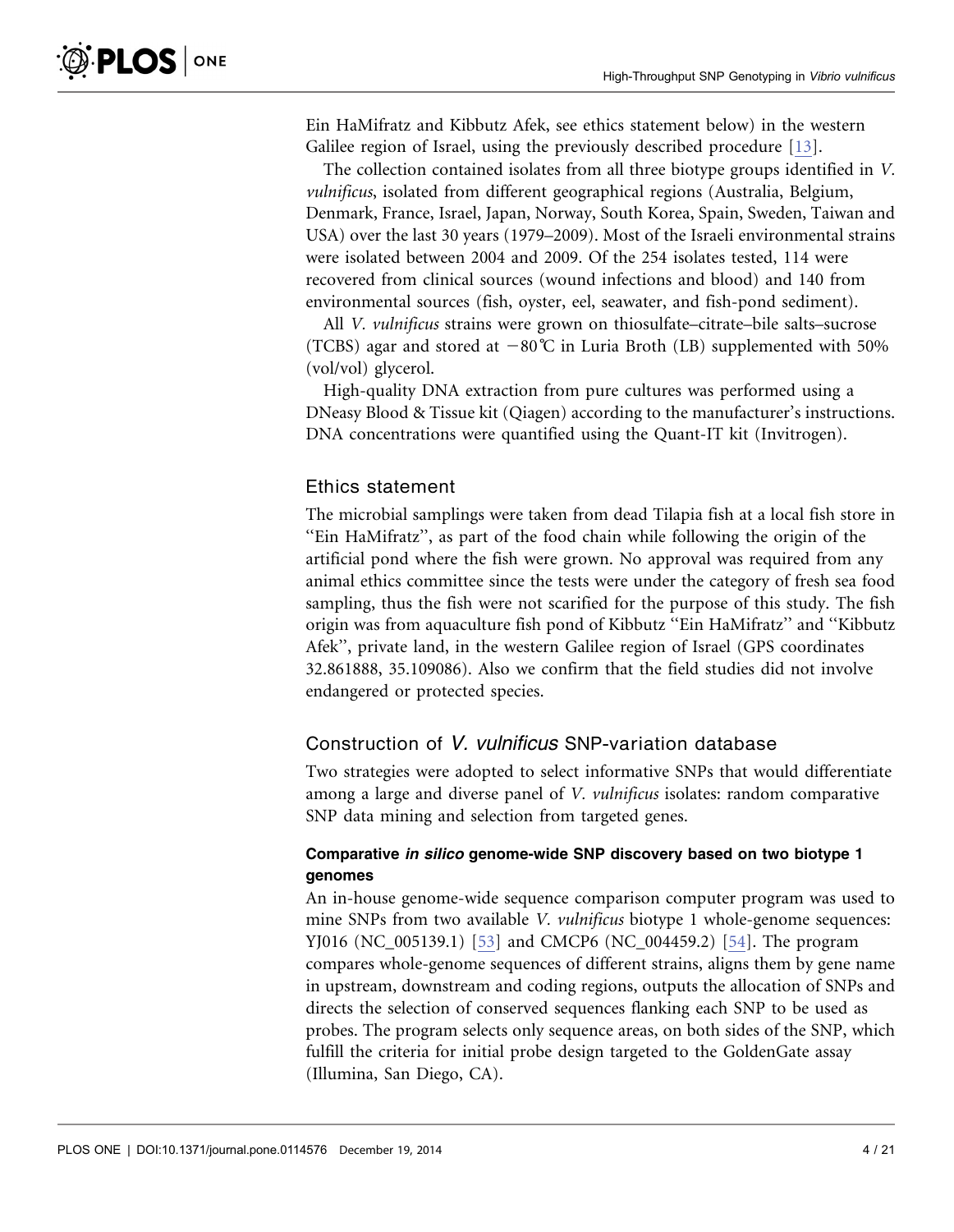SNP discovery in targeted genes based on three genomes of biotypes 1 and 3 Twenty-four targeted genes were selected from the draft genomic sequence of biotype 3 strain VVyb1(BT3) (the provisional version at that time [\[55\]\)](#page-20-0) and compared to the genomic sequences of two V. vulnificus biotype 1 strains: YJ016 and CMCP6. These included 11 virulence-associated genes that were selected from the Virulence Factors of Bacterial Pathogens database (VFDB) ([http://www.mgc.](http://www.mgc.ac.cn/VFs/) [ac.cn/VFs/\)](http://www.mgc.ac.cn/VFs/) and 13 plasmid and unique biotype 3 genes [\(S2 Table\)](#page-17-0). All comparisons and testing of uniqueness were carried out using NCBI BLAST against microbial genomes [\(http://www.ncbi.nlm.nih.gov/sutils/genom\\_table.cgi\)](http://www.ncbi.nlm.nih.gov/sutils/genom_table.cgi) and The RAST Server <http://rast.nmpdr.org/> (Aziz et al., 2008), followed by multiple alignment using ClustalW [\(ftp://ftp-igbmc.u-strasbg.fr/pub/ClustalW/\)](ftp://ftp-igbmc.u-strasbg.fr/pub/ClustalW/). Sequences were then converted to Excel using an in-house 'convert to Excel' program followed by SNP selection from the aligned sequences.

#### SNP discovery using sequence analysis of targeted genes in 30 strains

Twenty candidate genes were selected and sequenced on a subset of 30 isolates that included strains of the three biotypes as well as the clade A group, from clinical and environmental sources. The genes included seven previously studied housekeeping genes (glp, gyrB, mdh, lysA, pntA, pyrC and tnaA) [\[26\],](#page-18-0) five conserved hypothetical genes (VV0048, VV0178, VV0415, VV1197 and VV1483) [\[27\],](#page-18-0) the 16S rRNA gene [\[56\]](#page-20-0), and seven newly selected genes ([S3 Table](#page-17-0)). PCRs, sequencing and result analyses of selected loci were performed as previously described [\[27\]](#page-18-0). SNPs were selected from multiple sequence alignment of the genes.

The newly selected genes were tested for uniqueness throughout the V. vulnificus genomes using BLAST as described above. PCR primer design was based on either the sequences of V. vulnificus YJ016 [\[53\]](#page-20-0) or the newly sequenced biotype 3 strain, VVyb1(BT3) [\[55\]](#page-20-0) [\(S3 Table](#page-17-0)), using Gene Runner software (Version 3.05, Hastings Software Inc.).

#### SNP custom array

A custom Illumina GoldenGate assay was designed based on the SNP-variation database. Sequences surrounding each known SNP were submitted to Illumina for validation for the GoldenGate platform—the selected SNP locus was required to have at least 60 bp of unvarying flanking sequence on each side of the SNP to allow sufficient room for the probe to bind. A total of 1,071 SNPs were validated (final score  $>0.6$  and without error codes), of which the top-ranked 574 were selected for genotyping. Thirty-one of these SNPs, whose sequences were also determined by sequencing in a panel of 30 strains included in the array (see above), served for array quality control. The full list of SNP loci and alleles used in the analysis is given in [S4 Table.](#page-17-0)

#### V. vulnificus SNP genotyping

The custom Illumina GoldenGate assay was used to genotype 254 V. vulnificus isolates [\[57\]](#page-20-0). Samples (250 ng) were genotyped on a Sentrix Universal-16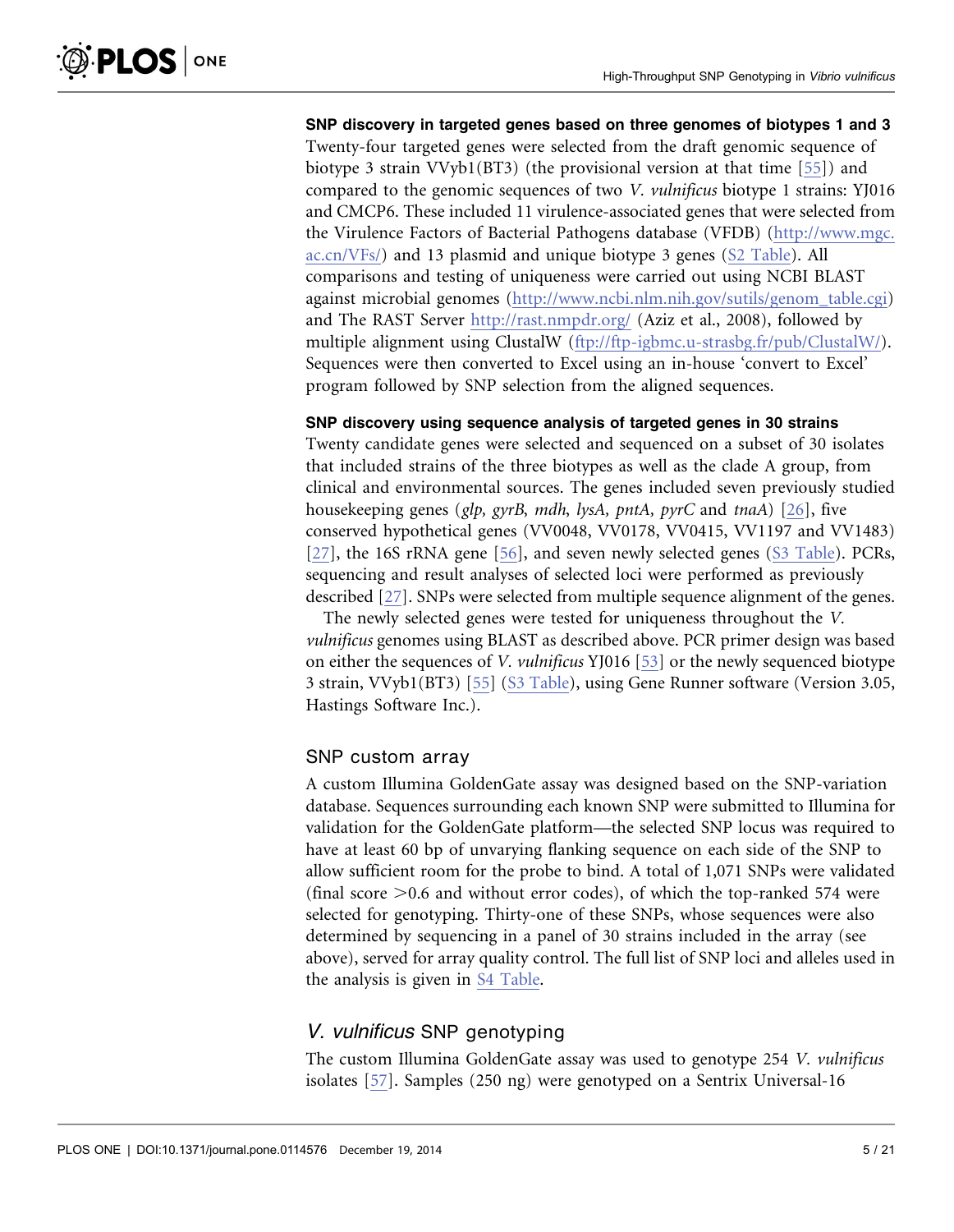BeadChip array following the Illumina protocols [\[44\]](#page-19-0) and assayed using the custom oligo pools. These DNA samples were ranked according to p10GC score [\[58\]](#page-20-0) after genotyping, giving an average of 0.55 which indicates good quality DNA. DNA samples, tested in triplicate, were arrayed randomly in a 96-well plate, along with control samples in each plate.

A total of 46 BeadChip arrays were utilized and scanned with the Illumina BeadStation 500G. The GoldenGate genotyping assay is based on a highly multiplexed, allele-discriminating, extension reaction [\[44\]](#page-19-0). Briefly, two allelespecific oligonucleotides and a locus-specific oligonucleotide are used to query each SNP. The Illumina GoldenGate assay generates a detection signal for each of the two target alleles at each SNP locus, in each sample. These hybridization intensities are typically normalized and converted to genotype calls, by GenomeStudio software which yields three distinct genotype clusters consisting of the two homozygous alleles (alleles 1 and 2) and one heterozygous genotype cluster. This general analysis is mostly aimed at calling genotypes in human and other diploid organisms. Since V. vulnificus is haploid, only homozygous clusters are expected.

Thus here, samples with no signal for both alleles are assigned to a third allele. To fit the 'no signal' cluster in place of the heterozygous cluster, signals from the GoldenGate assay were analyzed using Illuminus-P as previously described [\[50,](#page-20-0) [59\]](#page-20-0) and a newly developed algorithm was used, Calc Allele, that fits the 'no signal' cluster in place of the heterozygous cluster and determines the allele call for each sample. Then an additional developed algorithm (using the R platform) was used, Calc call, that determines the consistency between replications and generates the final genotype call for each strain The described procedure was first tested on SNPs of the array quality control panel. A third algorithm was developed to compare the three genotype-calling algorithms. This algorithm compares the genotyping results from the GoldenGate array to those obtained by standard sequencing (array quality control), gives a concordance score for each SNP locus and the sum of concordances for each tested algorithm.

#### Phylogenetic analysis based on GoldenGate and MLST data

Two phylogenetic analyses were performed for the array data: parametric and nonparametric.

#### Parametric analysis—based on sequence data

The array data of the 254 strains at 570 SNPs were concatenated to give a specific sequence for each isolate. The same was applied to the MLST data for a panel of strains at 20 specific genes, and multiple alignment of the sequences was performed using SeqScape software (Applied Biosystems). The output files of both the array and MLST (FASTA format) were converted to MEGA format, and a phylogenetic tree was constructed with MEGA 5 [\[60\]](#page-20-0) by using the maximumlikelihood method and Kimura two-parameter distance for all substitutions; gaps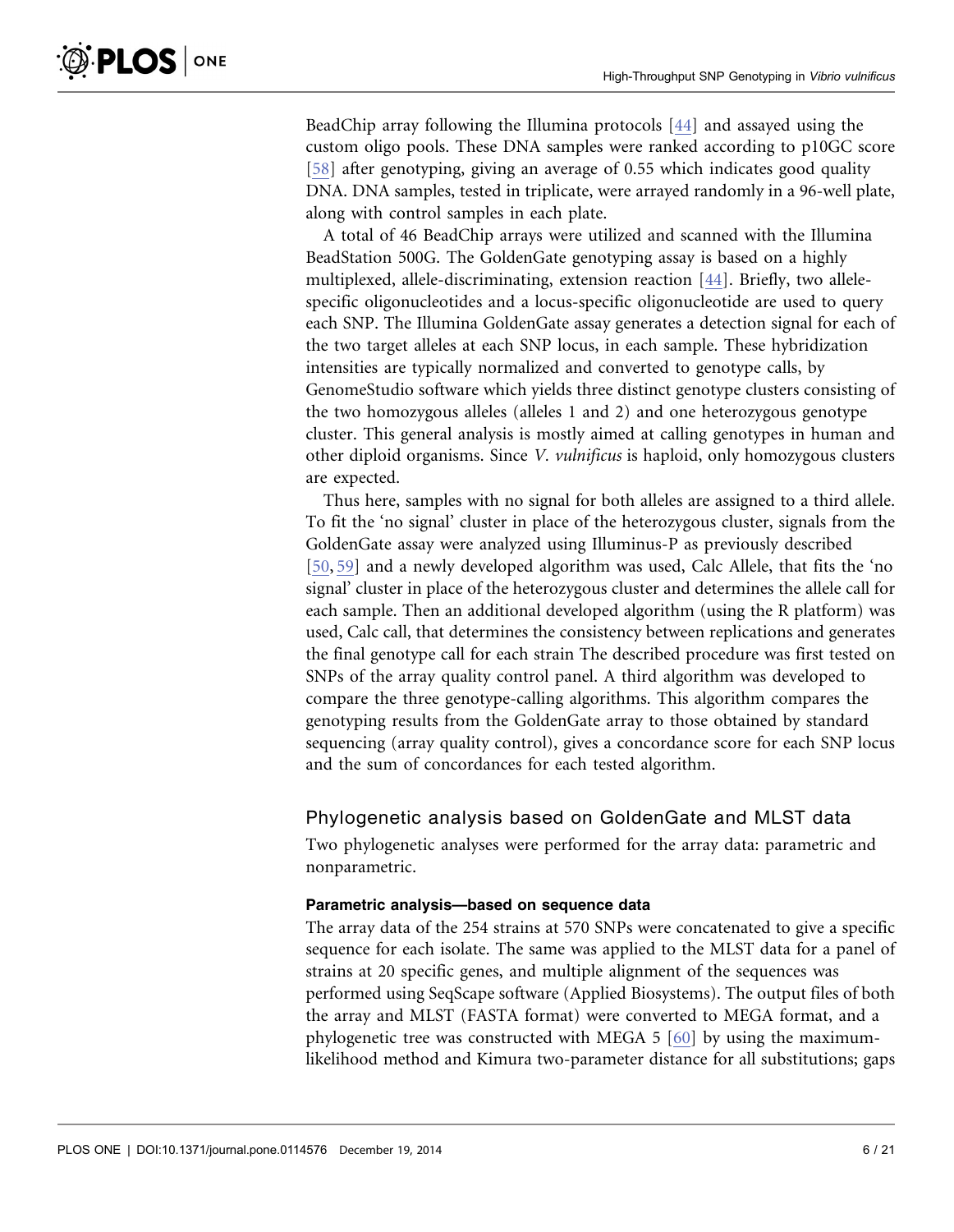were treated as missing data using the ''pairwise deletion'' option, and the inferred phylogenies were tested with 1,000 bootstrap replications.

#### Nonparametric analysis—based on allelic variation

A nonparametric analysis of allelic variation was used for phylogenetic analysis of the array data from the SNP alleles. The data for all genotypes were scored as present (1) or absent (0) for each of the alleles (1, 2 and null alleles) at a specific SNP locus. Genetic relationships among strains were inferred from the GoldenGate data using Jaccard similarity coefficient, and the distance matrix was generated with PAST software Version 1.94b [\[61\]](#page-20-0). A phylogenetic tree was constructed with MEGA 5 [\[60\]](#page-20-0) by using the minimum-evolution method. Similarly, a nonparametric analysis of allelic variation was used for array quality control by calculating the Nei coefficient of association and generating the corresponding matrix with SAS 8.02, followed by minimum-evolution cluster analysis using MEGA 5.

Variation among V. vulnificus biogroups and phylogroups was analyzed by PowerMarker V3.25 [\[62\].](#page-20-0)

#### Haplotype analysis

A heat map of the 570 SNPs was calculated by using the 'heat map' module of the statistical software environment R, version 2.14 to generate cluster analysis of 68 biotype 3 isolates and 59 representative biotype 1 isolates. Biotype 1 strain selection was based on the parametric phylogenetic tree. 40 unique biotype 3 SNPs were excluded from all further analyses (as these were present only in biotype 3 isolates), leaving 530 SNPs as the full genotyping dataset (composed of datasets of 411 and 119 SNPs from chromosomes 1 and 2, respectively).

The GoldenGate genotyping datasets of biotype 1 isolates were processed in relation to a biotype 3 synthetic haplotype. The original SNP-genotyping data was transformed so that instead of each of the alleles, a value that represents whether that allele is similar to the parallel allele in the biotype 3 synthetic haplotype (1 for similar, 0 for not similar) was placed. In total, three matrices were constructed: for each chromosome separately and for both chromosomes together.

#### Grouping of relative biotype 3 datasets

Principal component analysis (PCA) [\[63,](#page-20-0) [64\]](#page-20-0) was performed on the resulting matrices to test clustering of biotype 1 isolates relative to biotype 3, using PAST software version 2.06 [\[61\]](#page-20-0). PCA is a procedure for finding hypothetical variables (components) that account for as much of the variance in the data as possible. Analyses for each chromosome separately did not enhance result accuracy, where chromosome 1 separately gave results similar to those for both chromosomes together, and therefore PCA results of each chromosome separately are not presented.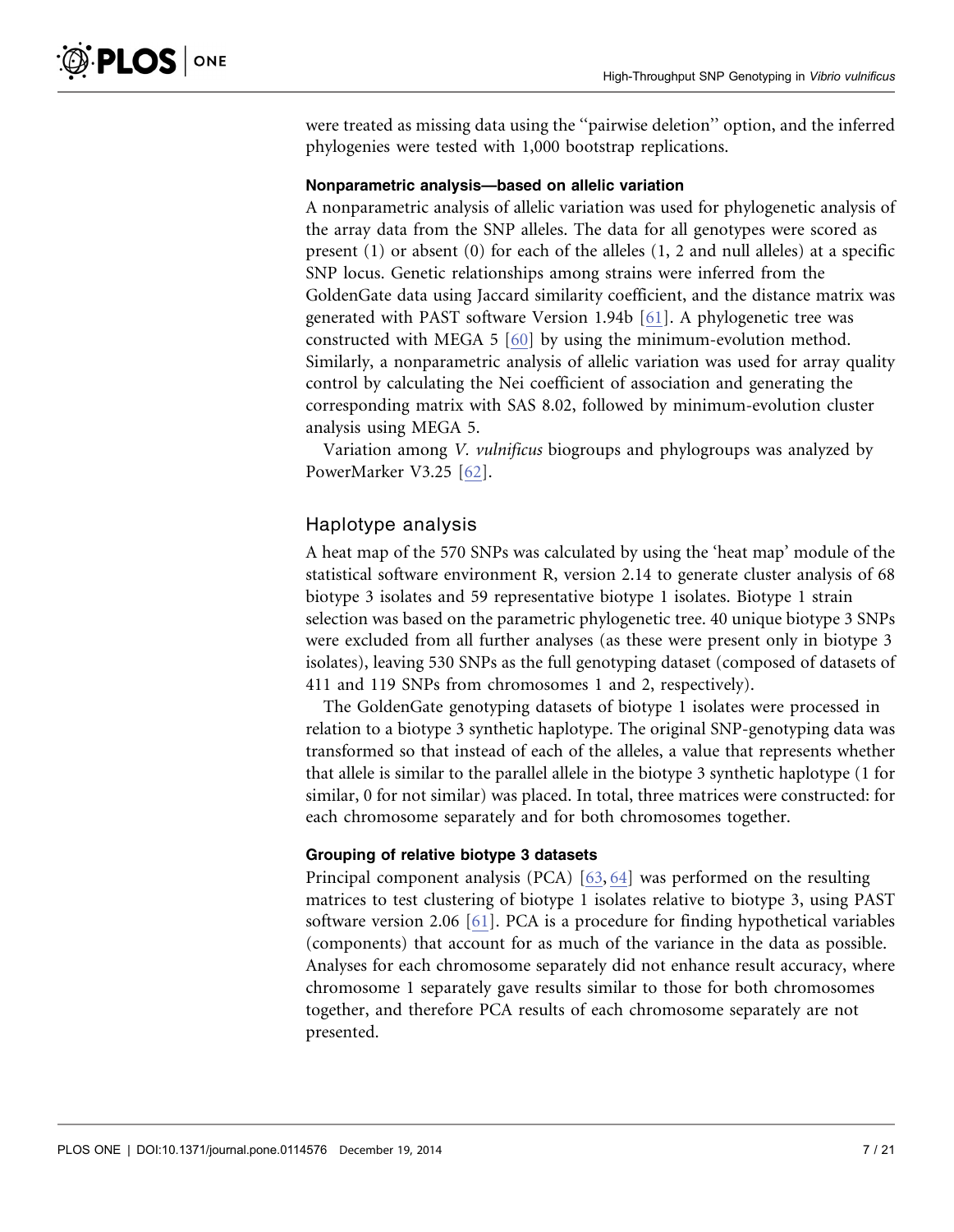# Construction of group origin map

The biotype 3 synthetic haplotype was marked according to the three origin groups revealed by the PCA analysis. The occurrence of each allele was counted in each of the three biotype 1 groups. The origin of the allele of biotype 3 was determined based on the relatively higher appearance of that allele in one of the three biotype 1 groups (while normalizing for group size), resulting in a group origin map using the developed algorithm (written in Perl and Excel).

# **Results**

# Development of a custom microarray

A high-throughput custom SNP-genotyping microarray was developed to study the evolution of the human pathogen *V. vulnificus* in a large and diverse panel of V. vulnificus isolates. The first step was construction of a SNP-variation database using two approaches for SNP selection: random comparative SNP data mining and selection from targeted genes. 472 SNPs were selected by in silico genomewide comparison of genes from two V. *vulnificus* biotype 1 genomes (YJ016 and CMCP6) [\[53,](#page-20-0) [54\]](#page-20-0) and one SNP per gene was picked based on the findings that SNPs are randomly distributed along the two chromosomes ([S1 Fig](#page-16-0).), ensuring that the genes can be randomly selected for the construction of the variation database. By comparing sequences from the three genomes of biotypes 1 (YJ016 and CMCP6) and biotype 3, 49 SNPs were selected from 24 targeted genes including virulence, plasmid and biotype 3-unique genes originating from the draft genome of biotype 3 [\[55\].](#page-20-0) To identify SNPs from a larger and more diverse panel of strains, a sequence analysis, MLST of 20 candidate genes was carried out for representative isolates from biotype 1, 2, 3 and clade A groups, resulting in the identification and selection of 53 SNPs. This approach was applied to targeted genes such as conserved hypothetical genes, the 16S rRNA gene, housekeeping genes and newly identified genes; 31 SNPs originating from 12 genes served for array quality control (see further on). The final custom array contained 574 SNPs from 516 genes covering  $\sim$ 10% of the genes in the *V. vulnificus* genome.

# Genome-wide genotyping using the developed array and array quality control

The designed custom Illumina GoldenGate array was used to genotype 254 clinical and environmental V. vulnificus isolates representing the three biotypes and phylogroup clade A recovered over a 30-year period from a wide variety of hosts and habitats all over the world. A unique pattern was achieved for every strain based on the response for each SNP locus interrogated. Genotyping revealed one of the two alleles for each strain based on the designed probe ([S2 Fig.](#page-16-0)), while strains that did not contain either allele were not expected to show any signal in the assay, and were thus designated 'no product'. Since the GoldenGate assay is generally used for genotyping diploid organisms, and in order to fit the 'no signal'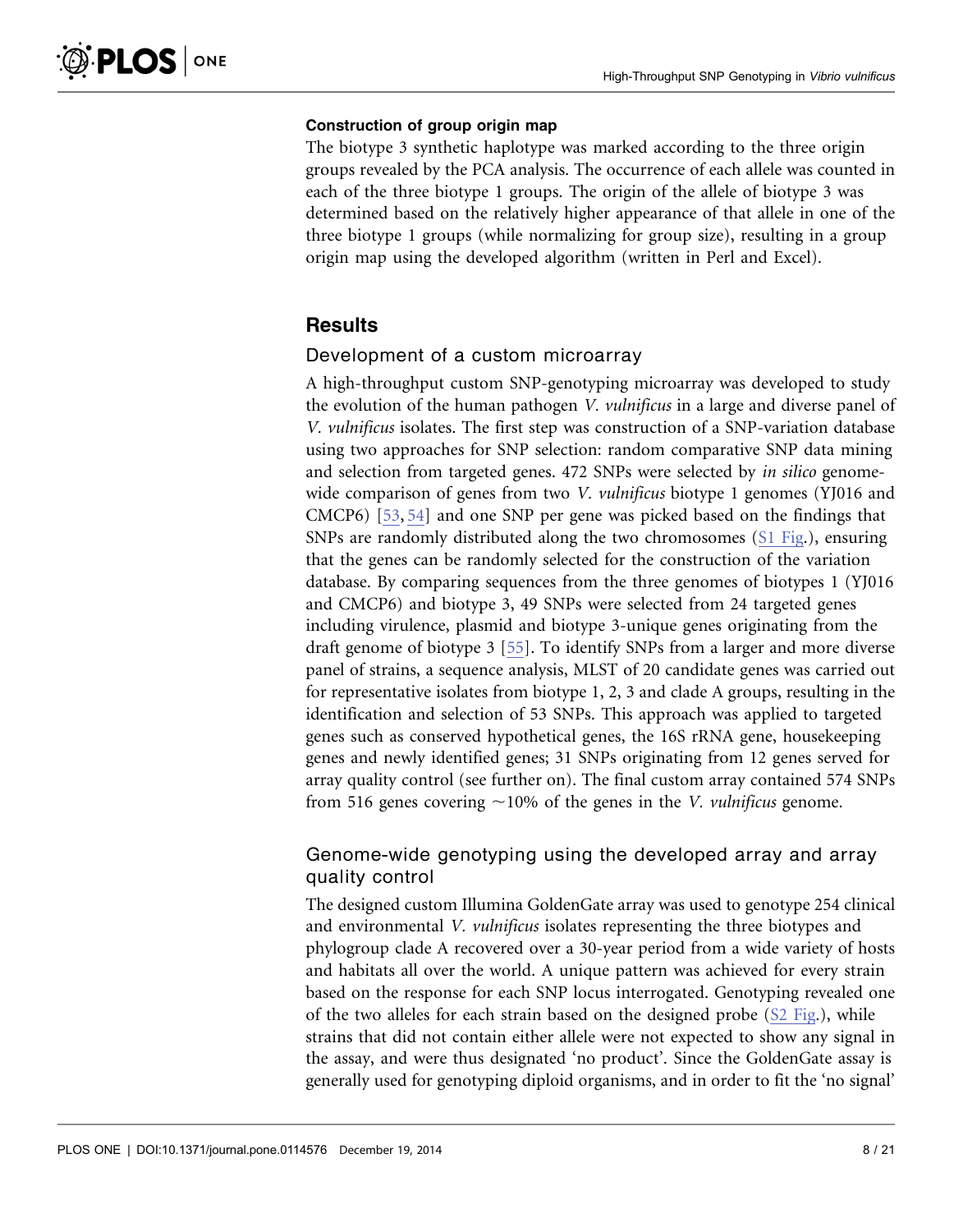cluster for this haploid bacterial panel in place of a heterozygous cluster, an analytical procedure was conducted in three steps on partial array data for array quality control. The array quality control included 88 DNA samples, representing replicates of 30 V. vulnificus strains from the three biotypic groups and clade A, at 31 SNP loci. In the first step, three genotype-calling algorithms were tested to choose the most suitable analytical method for converting signals into alleles. The second step was determining consistency between replicates and generating the final genotype call for each strain. In the third step, GoldenGate genotyping data as obtained by each of the three calling algorithms were compared to the parallel sequencing data of SNPs.

Analysis of array quality control revealed full concordance between the replicated samples, i.e., the same genotype was observed over the replicates, yielding a reproducibility rate of 100%, and illustrating the high reproducibility of the array genotyping results. Comparison of the results obtained by the three algorithms revealed that Illuminus-P gives the best allele calls with an average (for all SNPs) concordance score of 29.2 (compatibility of 94% of the SNPs). Concordance scores of 28.7 and 28.9 were obtained with Illumina GenomeStudio software and Calc Allele, respectively (compatibility of 92.5% and 93.22% of the SNPs, respectively). Thus Illuminus-P was used throughout the study to analyze the array data.

Genetic relationships among the strains inferred from the quality control data ([Fig. 1\)](#page-9-0) showed clustering similar to the parallel sequence data of SNPs, suggesting agreement between the array and the real sequences. Four SNPs gave inconsistent genotyping results, presenting variation between some of the strains that exhibited identical sequences ([Fig. 1](#page-9-0), e.g., clade A strains). Although only minor differences were observed between the dendrograms, these four SNPs were excluded from the final analysis. These results indicated that  $\sim$ 90% of the designed SNPs had been successfully picked, supporting the use of the GoldenGate assay for phylogenetic analysis of V. vulnificus. The final genotyping results were obtained for each of the 254 V. vulnificus strains at 570 SNP loci, determined according to three replications, using the Illuminus-P calling algorithm.

#### Phylogenetic study of V. vulnificus

The array results matrix was used to infer phylogenetic relationships among all studied V. vulnificus isolates. Two approaches were used to analyze the SNP data: parametric and nonparametric.

The resulting dendrograms ([Fig. 2](#page-10-0)) gave similar results, supporting the obtained clustering and strengthening the use of this SNP-genotyping array for V. vulnificus phylogenetic studies. Both dendrograms showed that isolates of biotype 3 form a separate, clear cluster, whereas biotype 1 was highly diverse and dispersed throughout the dendrogram. Biotype 2 was heterogenic as well and clustered into subgroups according to serovars. The dendrogram showed grouping into three main clusters, which were assigned as the three main evolutionary lineages of V.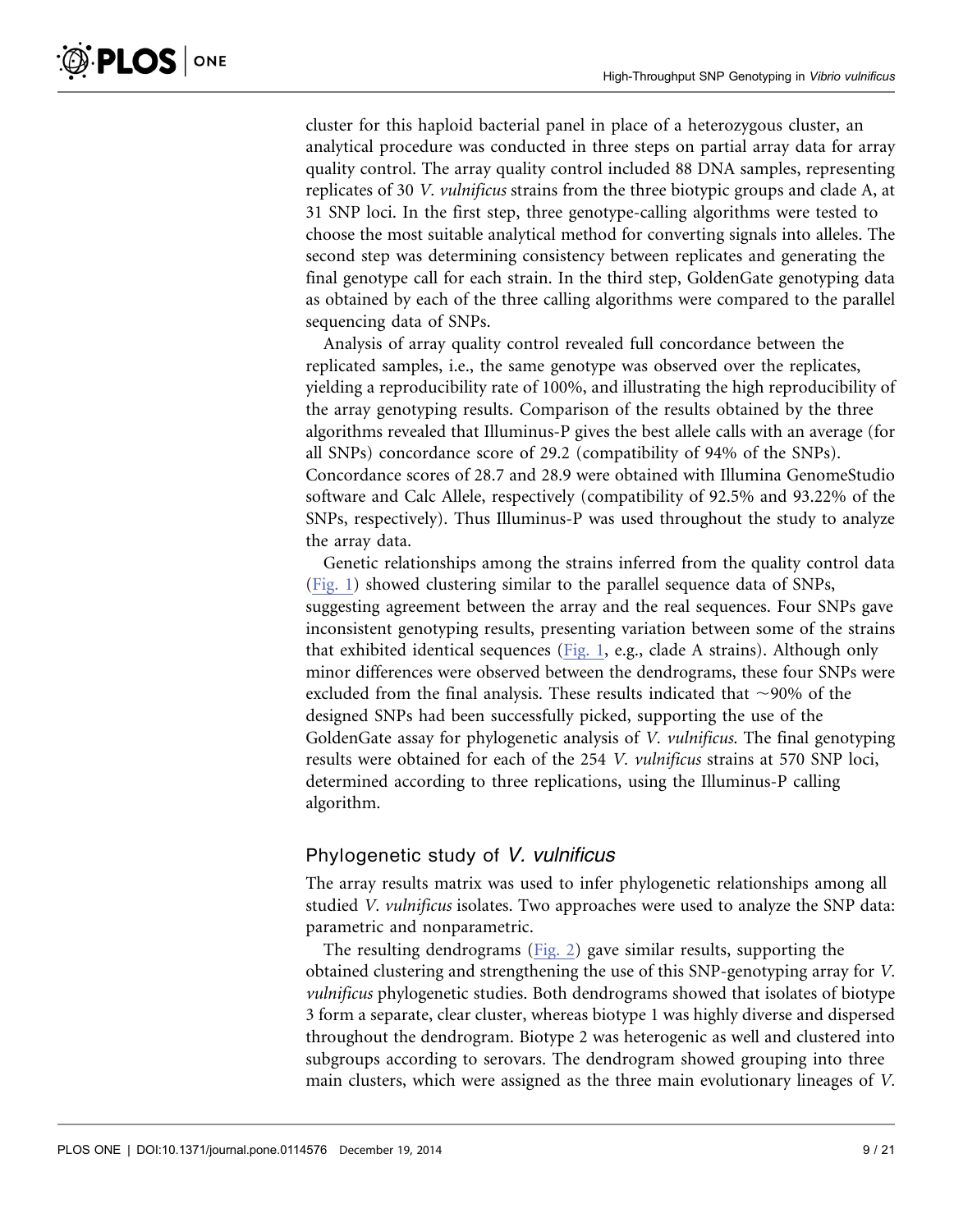<span id="page-9-0"></span>

Fig. 1. Phylogenetic relationships among 30 V. vulnificus strains inferred from GoldenGate genotyping results compared to sequencing. Results were based on Illuminus-P genotype calls obtained by the GoldenGate assay at 31 SNPs compared to sequencing analysis of the same 12 intergenic loci analyzed as sequence types. These loci served for array quality control. A nonparametric analysis of allelic variation was used to calculate the Nei coefficient of association and to generate the corresponding matrix with SAS 8.02, followed by minimum-evolution (ME) cluster analysis using MEGA5.

doi:10.1371/journal.pone.0114576.g001

vulnificus [\[29,](#page-19-0) [30\]](#page-19-0) based on the array genotyping results of previously characterized isolates belonging to the different lineages [\(S1 Table](#page-17-0), [\[30\]](#page-19-0). Isolates of biotype 1 were split into two lineages (I and III); biotype 2 was present in LI; biotype 3 strains were exclusively present in LII, and clade A isolates were included in LIII, forming a clonal group. An additional distinct cluster (clade B) composed of Israeli environmental and clinical biotype 1 strains appeared close to LI. In general, more of the isolates recovered from environmental sources were present in LI than in LIII (107 and 59, respectively). Isolates recovered from clinical sources were present almost equally in LI and LIII (12 and 7, respectively). Biotype 2 isolates branched in LI with further subdivisions into serovars A, E, and I [\[30\]](#page-19-0), and serovar E isolates clustered together ([Fig. 3B;](#page-11-0) blue clade in LI comprising of 16 strains). Quantifying the variation among V. vulnificus strains [\(Table 1\)](#page-11-0) showed very high variation  $(>\!\!>90\%$  diversity) within biotype 1, and rather high variation ( $\sim$ 60% diversity) within biotype 2. High similarity was seen within biotype 3 (20% diversity), clade A (10% diversity) and clade B (15% diversity)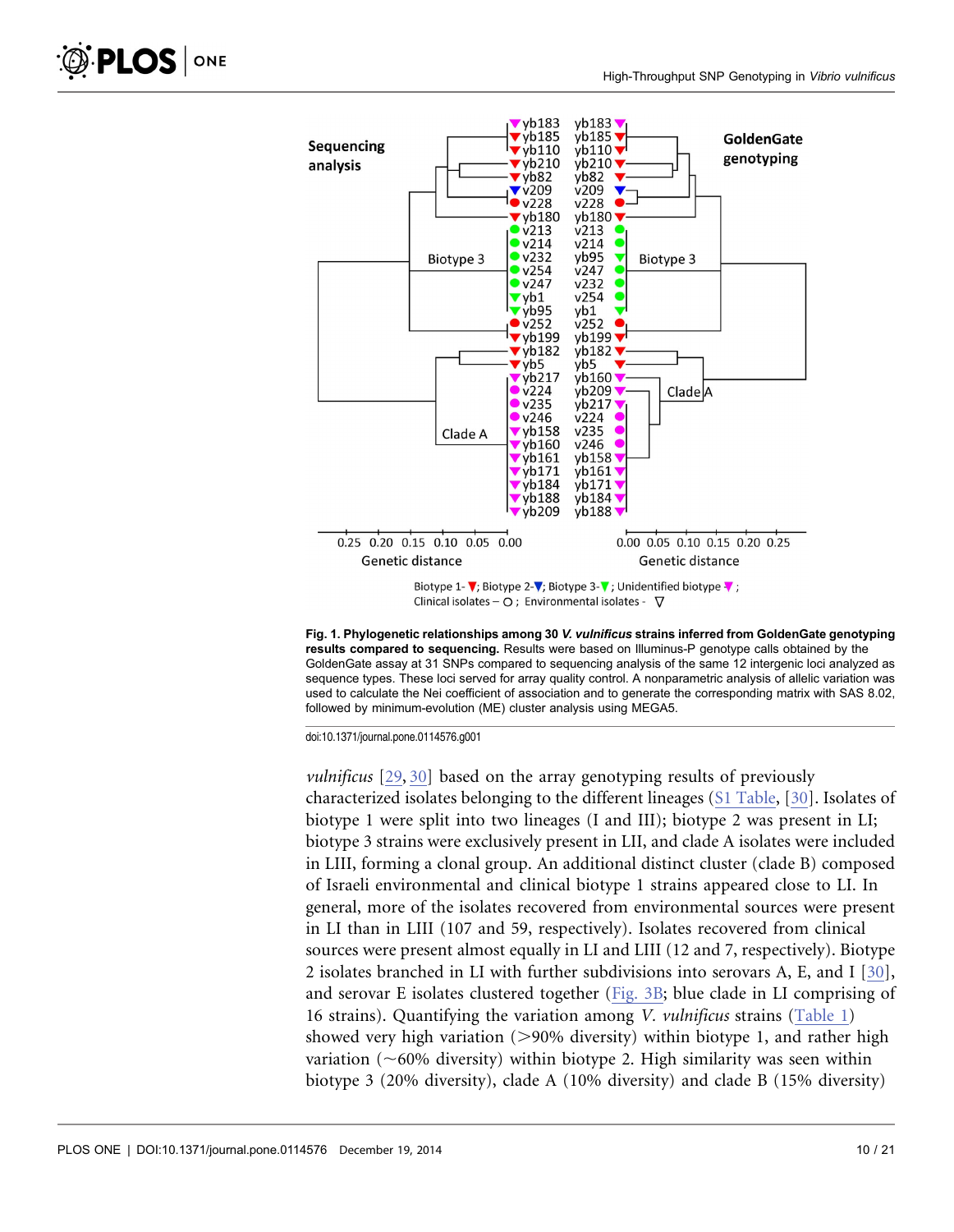



Fig. 2. Phylogenetic relationships among 254 V. vulnificus isolates based on variation data at 570 SNP loci. (A) Parametric analysis: the evolutionary history was inferred using the neighbor-joining method and the evolutionary distances were computed using the Kimura two-parameter method with bootstrap analysis of 1,000 replicates. (B) Nonparametric analysis: genetic relationships among strains were inferred using the Jaccard similarity coefficient, and the distance matrix was generated with PAST software (version 1.94b). The phylogenetic tree was constructed by using the minimum evolution (ME) cluster analysis.

doi:10.1371/journal.pone.0114576.g002

<span id="page-10-0"></span> $\hat{\textbf{S}}$  PLOS  $|\text{one}|$ 

groups, supporting their clonality. A comparison of the array variation to that found by the MLST of 15 genes [\[27\]](#page-18-0) revealed a certain amount of variation in our larger genotyping study for the clade A and biotype 3 groups but no evident variation when testing a few loci by MLST, indicating the contribution of the genome-wide array data to variation analysis among strains.

#### Genetic origin of the biotype 3 haplotype

To understand the genome origin of biotype 3, a haplotype analysis was performed, based on the genome-wide array data, focusing on the Israeli isolates of biotype 1 that were isolated in the environmental niche from which biotype 3 emerged. As a first step, 59 representative biotype 1 strains were selected by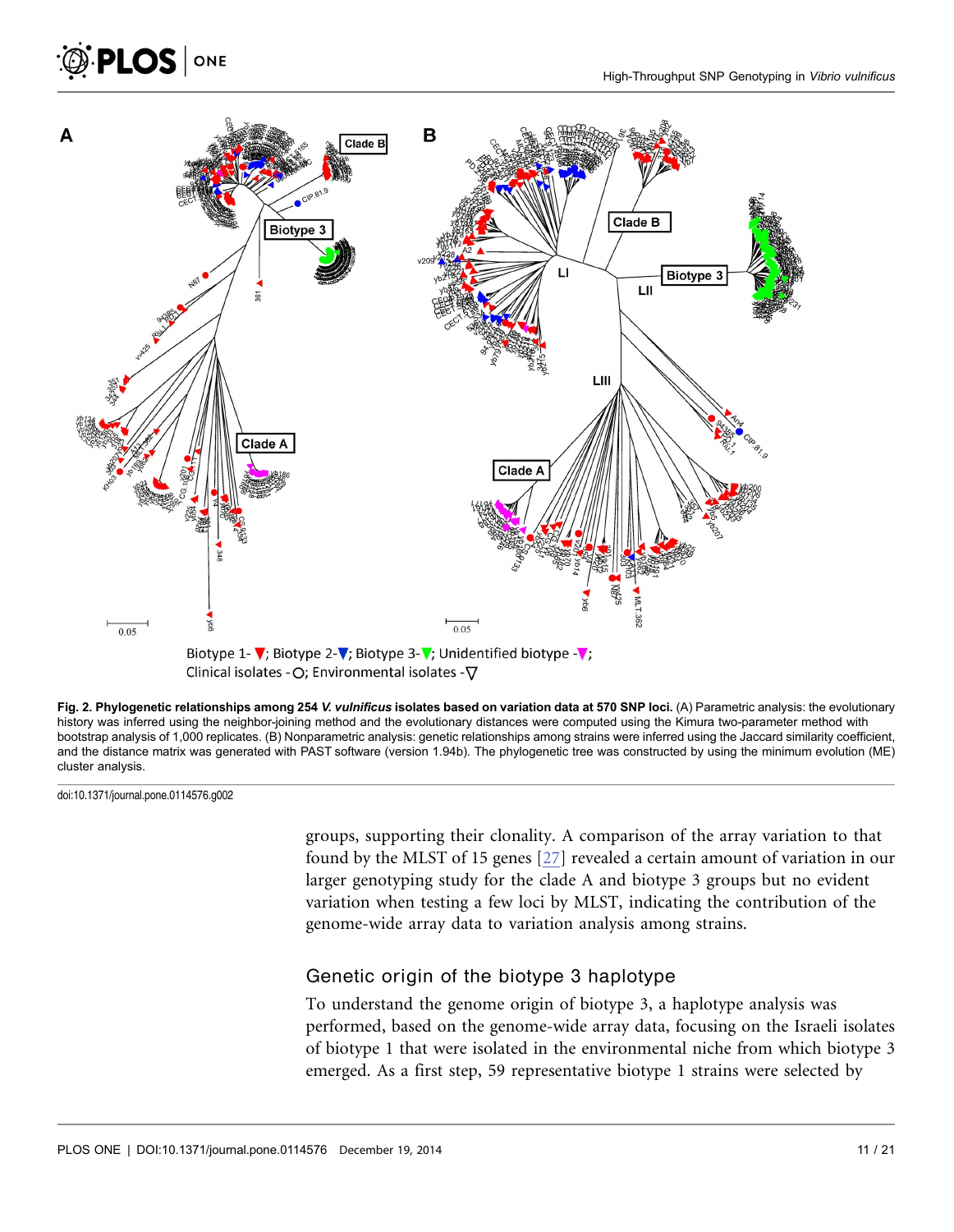<span id="page-11-0"></span>



Fig. 3. Heat map of genotyping data at 570 SNPs of 127 strains isolated in Israel. V. vulnificus strains (vertical axis) are arranged according to their phylogenetic relationships and marked by biogroups (68 biotype 3 isolates and 59 representative biotype 1 isolates). Allelic variations of SNPs (horizontal axis) are ordered according to their position along the two bacterial chromosomes (according to the YJ106 genome). The last 40 SNPs (on the right) were selected as unique to biotype 3 based on its draft genome (VVyb1(BT3)). Different colors represent the different alleles: allele 1 – orange, allele 2 – green, and ''no product'' allele – yellow.

doi:10.1371/journal.pone.0114576.g003

removing isolates with a common clonal origin based on the phylogenetic dendrogram. A heat map was generated based on the 59 biotype 1 strains and all 68 biotype 3 strains, to combine the matrix of allelic variations of SNPs along the bacterial chromosomes with the phylogenetic analysis (Fig. 3). Such a presentation enables following the distribution of one or a group of SNPs (chromosome segments) according to the phylogenetic relationships of the strains (marked by biotypes). This map (Fig. 3), as well as one that included all Israeli isolates [\(S3](#page-16-0) [Fig.](#page-16-0)), both presented a haplotype for each strain, emphasizing the high discrimination power of the array and its ability to identify a specific isolate. Zooming out, several clear clusters were observed, as all biotype 3 isolates formed one conserved cluster alongside the widely diverse biotype 1 isolates, which formed a few clusters. Thus, to trace the evolution of biotype 3, we chose to follow the contribution of different main biotype 1 groups, rather than specific isolates, to the creation of biotype 3's genome. The concept was to process allelic-variation data from biotype 1 isolates in relation to biotype 3. Therefore, a synthetic haplotype representing biotype 3 was constructed based on the high similarity

|  | Table 1. Variation within V. vulnificus groups with worldwide distribution isolated between 1979 and 2009 (254 isolates). |  |  |  |  |
|--|---------------------------------------------------------------------------------------------------------------------------|--|--|--|--|
|  |                                                                                                                           |  |  |  |  |

|                  | <b>Total strains</b> | Average allele frequency | Median allele frequency | <b>Similarity</b> |
|------------------|----------------------|--------------------------|-------------------------|-------------------|
| <b>Biotype 1</b> | 115                  | 0.39                     | 0.33                    | 8.77              |
| <b>Biotype 2</b> | 39                   | 0.60                     | 0.82                    | 41.23             |
| <b>Biotype 3</b> | 68                   | 0.82                     | 1.00                    | 78.07             |
| Clade A          | 14                   | 0.90                     | 1.00                    | 89.47             |
| <b>Clade B</b>   | 18                   | 0.87                     | 1.00                    | 85.26             |

doi:10.1371/journal.pone.0114576.t001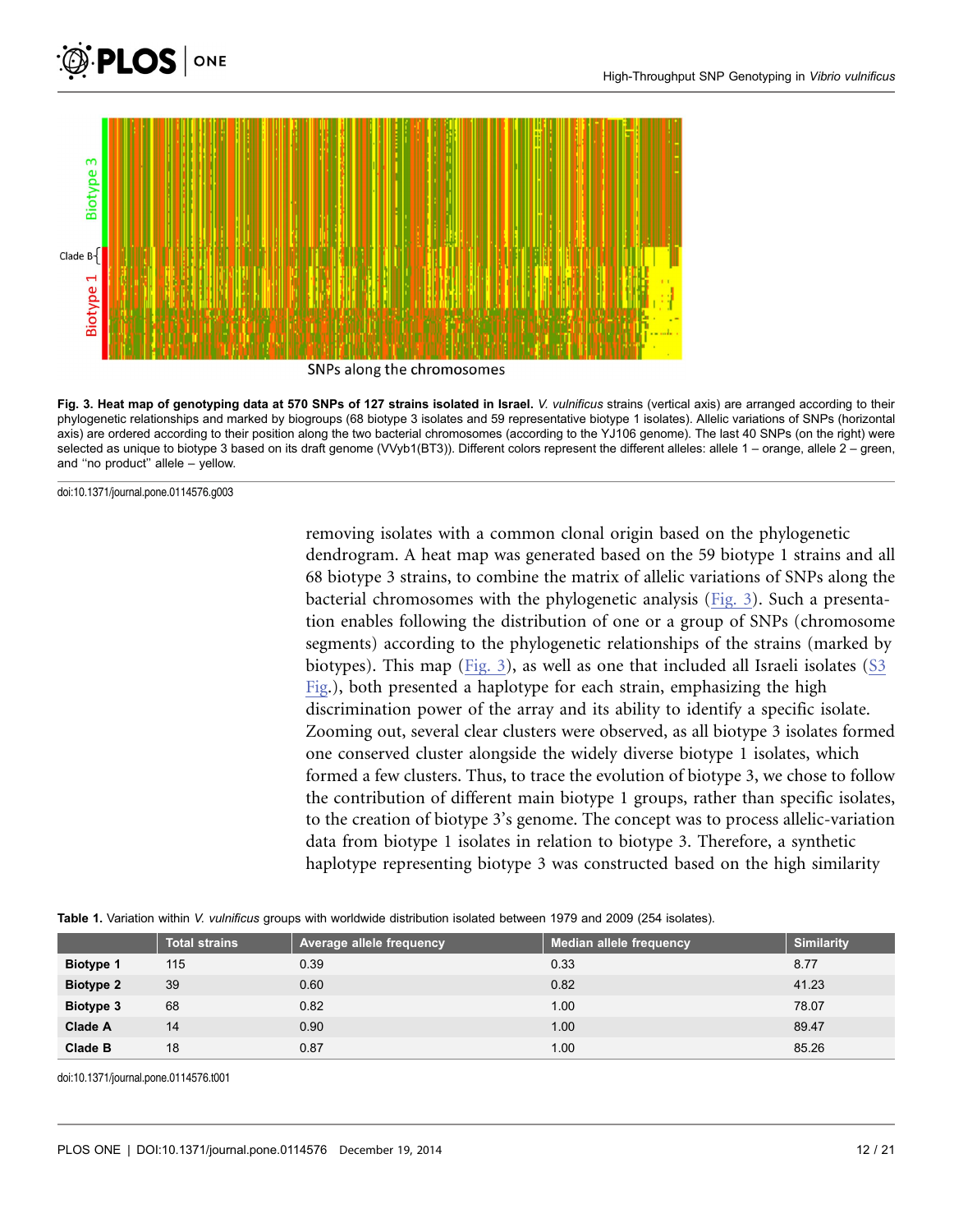([Table 1](#page-11-0)) among biotype 3 isolates by using the most frequent allele for each of the SNPs in the array, excluding 40 SNPs selected from 17 loci [\(S2 Table](#page-17-0) and [S3](#page-17-0) [Table\)](#page-17-0) unique to the biotype 3 genome. Array results revealed that indeed these loci present a 'no-product' allele in most biotype 1 strains [\(Fig. 3,](#page-11-0) far-right SNPs in the heat map). To reveal the possible contribution of main biotype 1 isolate groups to the creation of biotype 3's genome, a matrix of the 530 SNPs' data variation relative to biotype 3 was subjected to grouping analysis. According to the heat map and the phylogenetic tree [\(Figs. 2,](#page-10-0) [3\)](#page-11-0), we hypothesized that biotype 1 isolates could be divided into three groups: LI, LIII and clade B. Grouping by PCA strongly confirmed this hypothesis, as shown by the 95% confidence ellipses (enclosing data points belonging to a group, with the first two components, PC1 and PC2, together explaining 50% of the variance; Fig. 4). Results suggested that biotype 3's genome originates from the genomes of three main biotype 1 groups: LI, LIII and clade B.



Fig. 4. PCA of genotyping data of Israeli biotype 1 strains processed in relation to synthetic biotype 3 haplotype. Principal component analysis (PCA) was carried out on datasets containing 530 SNPs. The scatter diagram of a cluster analysis performed with PCA is shown; the strains (dots) are classified into two or three groups with the following color code: LI - light blue, azure, LIII - black, LI-clade-B - dark blue. Together, components PC1 and PC2 explain 50% of the variance (38 and 12%, respectively); 95% confidence ellipses around each group are indicated.

doi:10.1371/journal.pone.0114576.g004

<span id="page-12-0"></span>**PLOS** ONE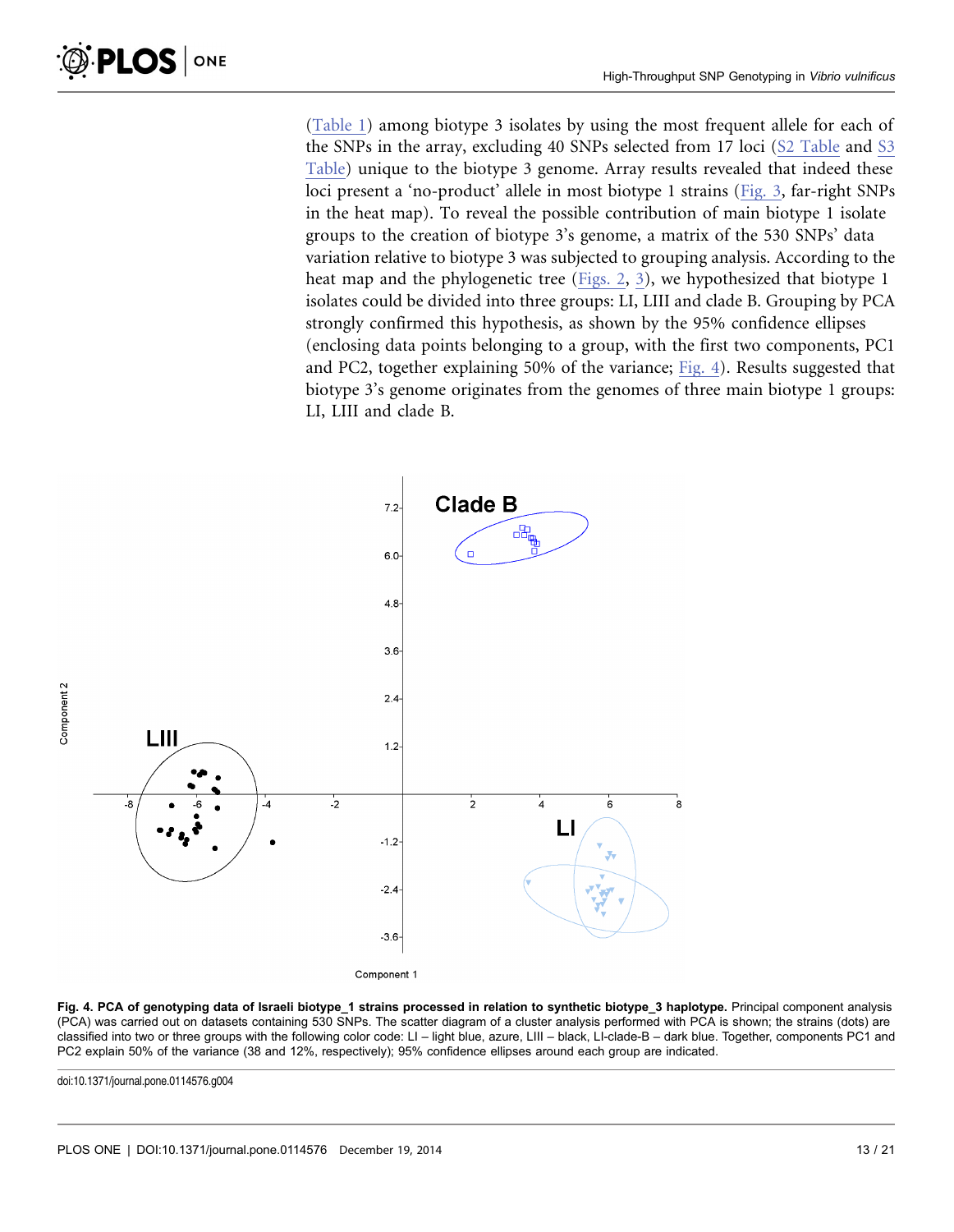<span id="page-13-0"></span>The next step was to identify the contribution of each of the groups to creation of the biotype 3 genome. A group origin SNP map for the biotype 3 genome was constructed (Fig. 5), where each of the 530 SNPs was colored according to its similarity to the most abundant alleles in each of the three main biotype 1 groups. Of these biotype 3 SNPs, 69% were similar to clade B, whereas only 16% and 14% appeared to be similar to the rest of the LI and LIII groups, respectively. The SNPs from clade B appeared in large blocks, whereas those from the other two groups were randomly distributed with no more than three adjacent SNPs.

In addition, looking at the group origin of SNPs from seven housekeeping and five conserved hypothetical genes in the synthetic biotype 3 haplotype [\(S4 Table\)](#page-17-0), we found that their majority (52%) was similar to clade B, whereas only 16% and 13% appeared to be similar to the rest of LI and LIII, respectively, similar to the grouping of the total analyzed SNPs. Results support clade B phylogoup as the main genome origin of biotype 3.

# **Discussion**

A custom genome-wide SNP microarray was developed to study the evolution of the human pathogen V. vulnificus and to find a common ancestor between biotypes 1 and 3. Microarrays can be used to simultaneously compare multiple strains at the whole-genome level and may provide insight into the bacterial evolution [\[41,](#page-19-0) [42\]](#page-19-0) that contributes to the emergence of new strains, such as V. vulnificus biotype 3. One of the challenges in array development is SNP discovery [\[34,](#page-19-0) [65](#page-20-0)[\]](#page-19-0). Here, SNP selection was achieved using two approaches: genome-wide discovery and selection from candidate genes. Most (82%) of the SNPs were selected based on in silico variation between the two available V. vulnificus biotype 1 genomes [\[53,](#page-20-0) [54\],](#page-20-0) enabling simple selection of multiple SNPs with high genome



Fig. 5. The group origin map of the biotype 3 haplotype in comparison to the synthetic haplotype. Data are arranged in three rows representing the 530 SNPs along the V. vulnificus chromosomes (genome). (1) The group origin map based on PCA results ([Fig. 4](#page-12-0)). Blue – SNPs originated in LI-clade-B, light blue – SNPs originated in LI, black – SNPs originated in LIII; SNPs that were not found in any of the 59 tested biotype 1 strains were not colored. (2) The synthetic haplotype of biotype 3. The different alleles are color coded as follows: allele 1 – orange, allele 2 – green, and ''no product'' allele – yellow.

doi:10.1371/journal.pone.0114576.g005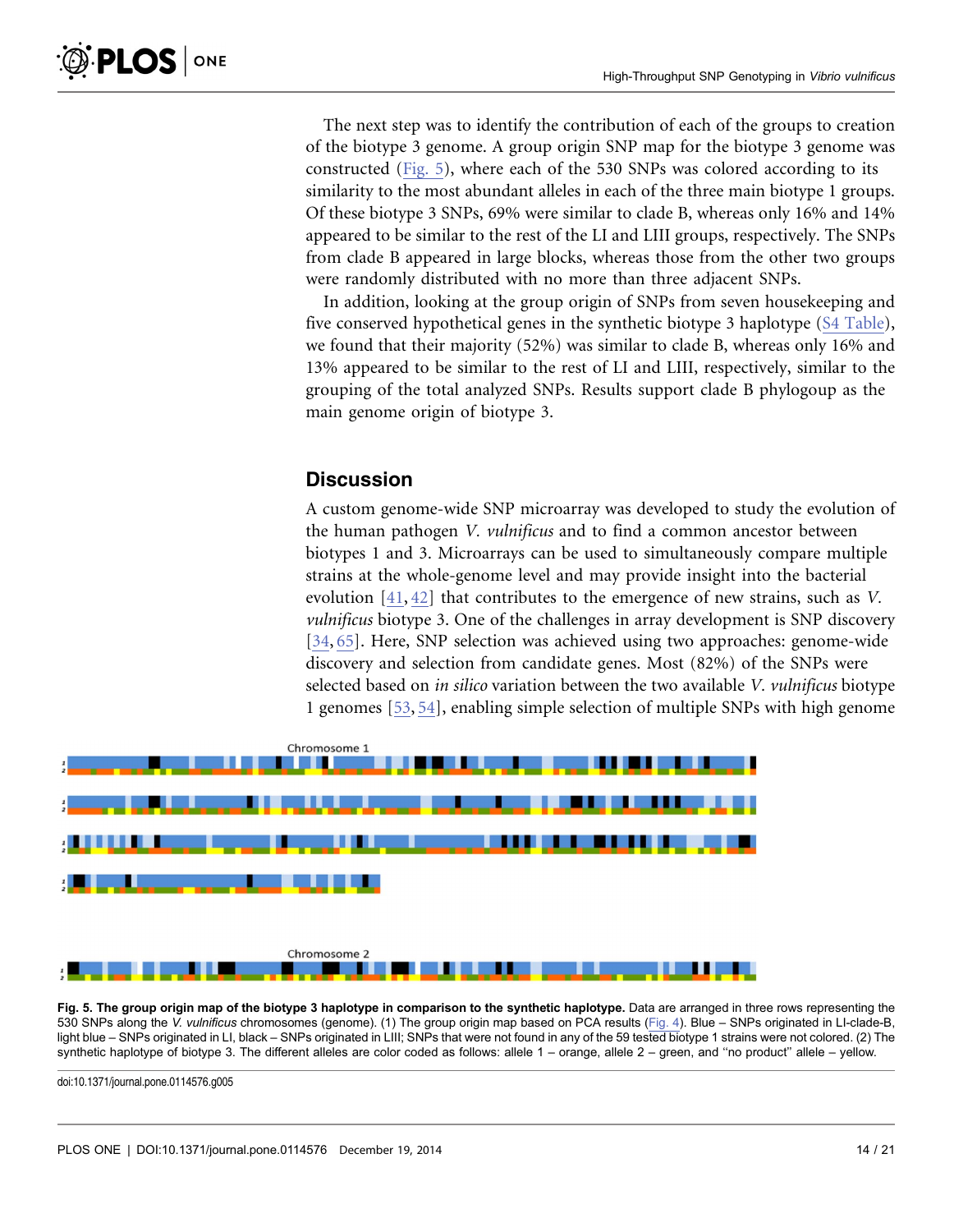coverage. However, a comparison of two genomes may not represent the high variation existing in the species, such as strain-specific variation and differences between groups.To cover wider genetic variation, additional SNPs were selected from candidate genes originating from a draft biotype 3 genome [\[53–55\]](#page-20-0) and from sequencing of several genes in a diverse panel of strains representing the various biogroups. Some of the targeted genes had been previously used for phylogenetic studies of V. vulnificus by MLST [\[23,](#page-18-0) [26,](#page-18-0) [27,](#page-18-0) [30](#page-19-0)[\]](#page-18-0), a method that has been widely adopted for the study of bacterial population structure [\[66\]](#page-20-0). However, this method covers only a small portion of the genome. In contrast, the final custom array implemented on the Illumina GoldenGate platform contained 574 SNPs covering  $\sim$ 10% of the genes in the *V. vulnificus* genome. This array provides greater discriminatory power than any previous study of V. vulnificus reported to date. As such, the array allowed the discrimination of distinct strains within this species, including those belonging to clonal groups.

#### Array quality control

Array quality control was based on comparing genotyping information obtained from the array technology for a small strain panel to their sequencing results. The comparison revealed high concordance between the two methods. Genetic relationships among strains inferred by the GoldenGate quality control data were in agreement with those inferred using the parallel SNP data based on the sequencing approach [\(Fig. 1\)](#page-9-0), and also coincided with previous studies based on MLST of the same genetic loci [\[26,](#page-18-0) [27,](#page-18-0) [38,](#page-19-0) [67](#page-20-0)[\]](#page-18-0). Results indicated that  $\sim$ 90% of the SNPs included in the whole array had been chosen successfully. In addition, full concordance between the replicated samples of the quality control strains was achieved, illustrating the reproducibility of the genotyping array. Array quality control results supported the use of GoldenGate data for phylogenetic and evolutionary analysis of V. vulnificus.

# Phylogenetic study of V. vulnificus

A wide variety of strains (254) representing the three biotypes and the phylogroup clade A were successfully genotyped by the array, yielding a large allele dataset consisting of a unique SNP pattern for every strain at 570 loci. The quality of the genotyping was demonstrated by the similarity of the three replicated samples for each strain. Variation and phylogenetic analysis of GoldenGate data demonstrated the high genetic diversity among V. vulnificus isolates, mainly those of biotypes 1 and 2, compared to the high similarity present within biotype 3 and clade A groups, supporting previous works [\[26,](#page-18-0) [27\]](#page-18-0). Isolates of biotype 3 and clade A formed distinct and separate clusters that included both clinical and environmental strains, indicating the clonality of each of these clusters. Previously, variation within these two groups had only been shown using SSR markers that presented a relatively high mutation rate, while no sequence variation was found among isolates of biotype 3 [\[12,](#page-18-0) [26,](#page-18-0) [27,](#page-18-0) [67](#page-20-0)[\]](#page-18-0), or among isolates belonging to clade A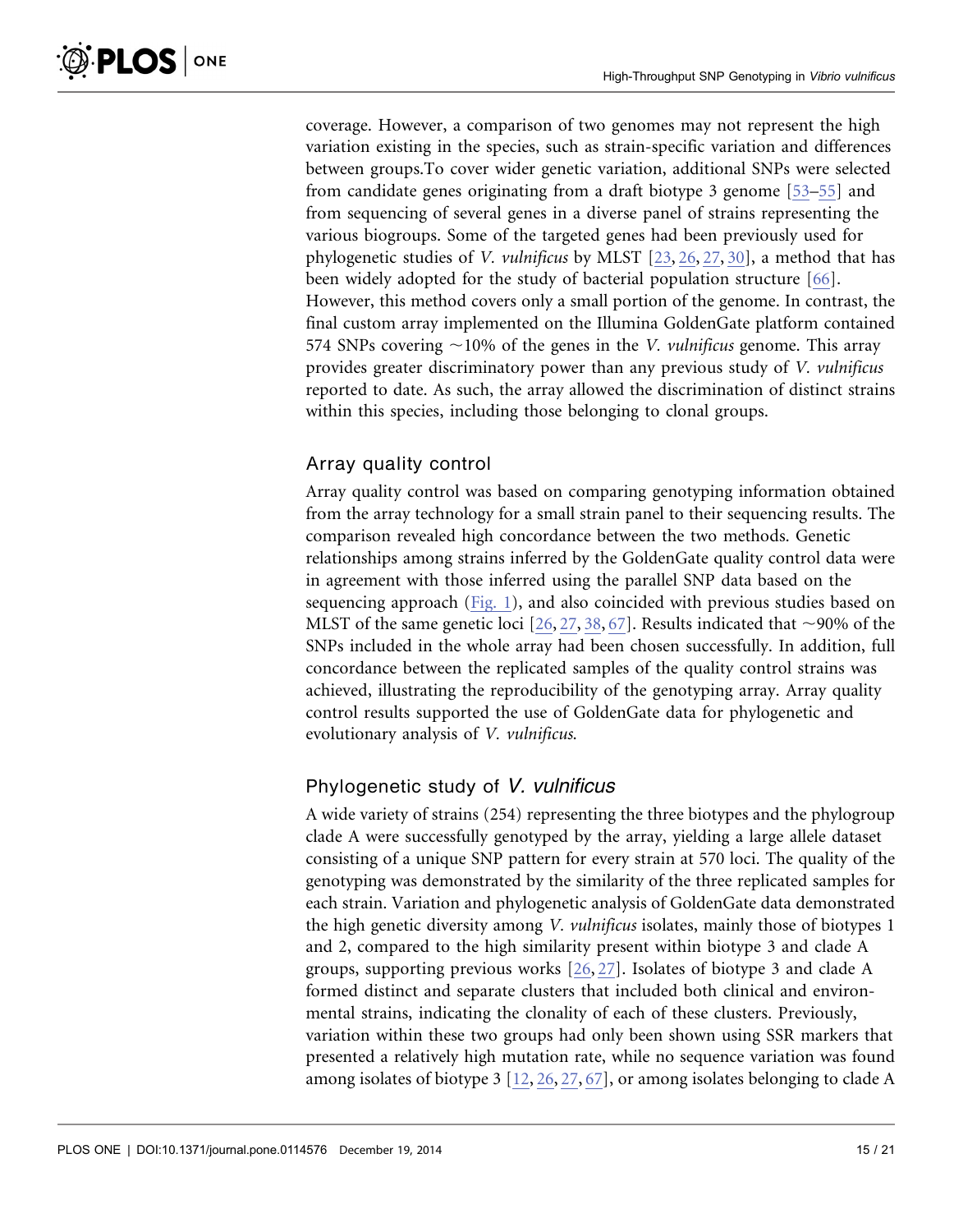using MLST of a few genes [\[27\].](#page-18-0) In comparison, significant but low variation ([Table 1](#page-11-0)) was found in the extensive SNP-array study within these two groups. These results highlight the value of the genome-wide array data, and emphasize the continuous evolution of this highly pathogenic V. vulnificus species.

The phylogenetic tree based on our relatively large-scale genomic data showed a general subdivision of the species into three main evolutionary lineages, supporting previous studies conducted on a small number of loci [\[29,](#page-19-0) [30\]](#page-19-0). Both LI and LIII had a star-shaped phylogeny, as noted previously [\[29\]](#page-19-0). LI consisted of all biotype 2 isolates, with an internal division into main serovar groups A, E, and I, compatible with previous studies [\[30\].](#page-19-0) Results also confirmed that biotype 2 is polyphyletic and is only defined by the possession of a virulence plasmid that can be acquired via HGT by different clones belonging to different clades or lineages [\[68,](#page-20-0) [69\]](#page-20-0). Serovar E isolates associated with human vibriosis [\[10\]](#page-18-0) clustered together, showing high similarity among strains. Interestingly, in the current study, an additional distinct phylogroup composed of Israeli environmental and clinical biotype 1 strains, clade B, appeared close to LI.

#### Insight into the origin of biotype 3 via haplotype analysis

While the phylogenetic analysis revealed clustering of the various tested V. vulnificus isolates, providing a broad picture of their genetic distribution, haplotype SNP analysis of the array data enabled tracing the evolutionary origin of various genomic segments [\[38\]](#page-19-0) in the newly emerged biotype 3. This highly virulent biotype, which is geographically restricted to Israel and forms a genetically distinct and homogeneous group, was proposed to have evolved from two distinct and independent biotype 1 populations in a relatively recent genomehybridization event [\[25,](#page-18-0) [26,](#page-18-0) [67](#page-20-0)[\].](#page-18-0) More recently, a genome sequence of a biotype 3 strain (VVyb1) showed  $\sim$ 90% similarity to biotype 1 genomes [\[55,](#page-20-0) [70\]](#page-20-0). Taken together with the concept that biotype 1 is the most ancient and diverse biogroup (Hollis et al., 1976), we hypothesized that the donor genome that evolved into biotype 3 came from biotype 1 and apparently evolved in the 'melting pot' where biotype 3 was isolated, i.e. aquaculture fish farms in Israel.

In an attempt to trace the evolution of biotype 3, the alleles of a synthetic haplotype that represents this highly conserved biotype were compared with those of the Israeli biotype 1 strains. The analyzed Israeli biotype 1 isolates clustered into three different groups in relation to biotype 3—LI, LIII and clade B—implying three possible origins for the biotype 3 haplotype. Construction of a group-origin SNP map [\(Fig. 5\)](#page-13-0) for the biotype 3 genome based on SNP similarity to these three groups revealed similarity of most of the biotype 3 haplotype to clade B, suggesting this group as a main possible origin for the biotype 3 genome. This finding was consistent with the phylogenetic tree ([Fig. 2](#page-10-0)), as well as the heat map ([Fig. 3\)](#page-11-0), where this subgroup appeared to be closest to the biotype 3 branch. The map also showed the distribution of SNPs from various origins. The SNPs originating from clade B appeared in large blocks, whereas the SNPs similar to the two other origins (LIII and LI) were randomly distributed, mostly as single SNPs.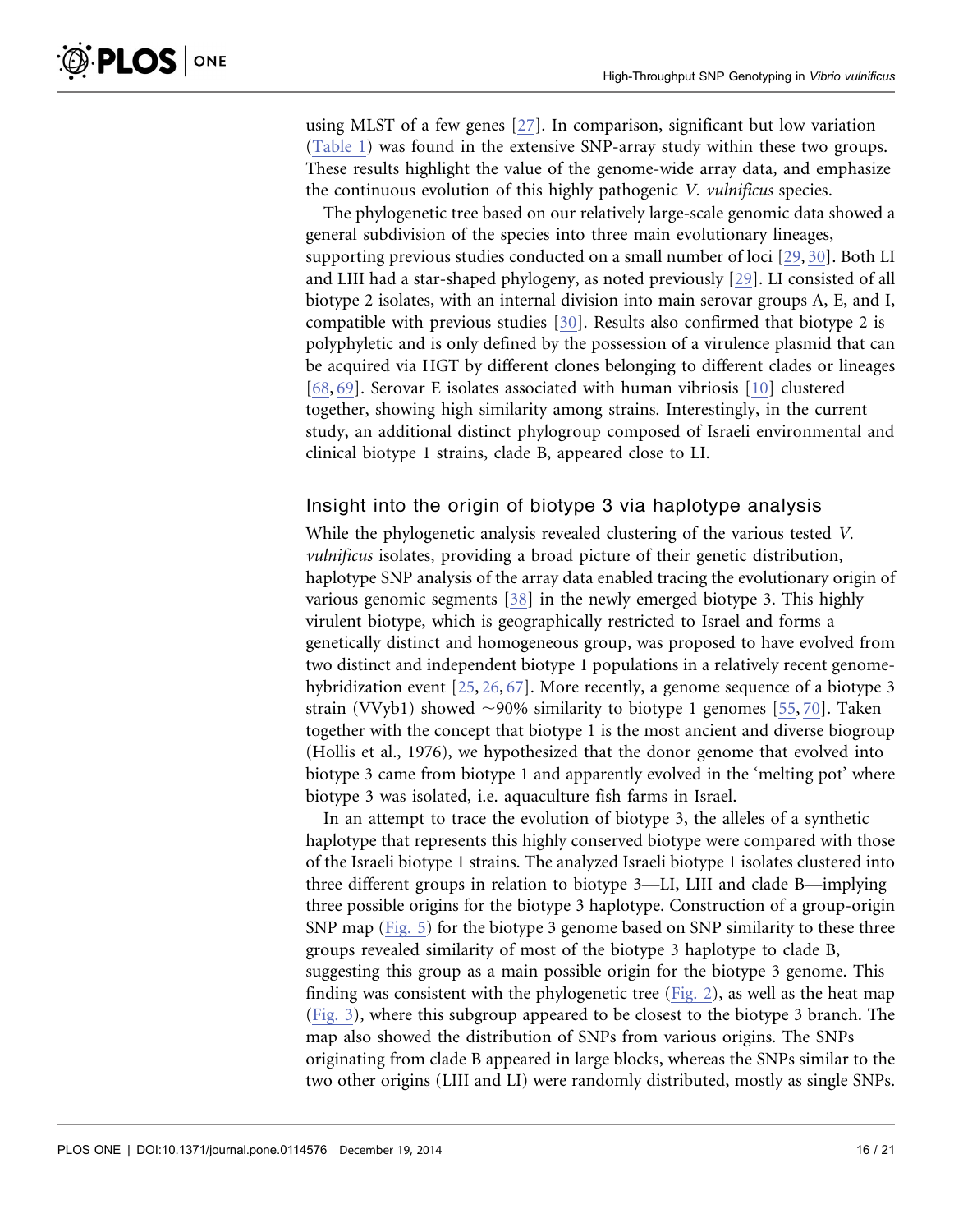<span id="page-16-0"></span>This observation suggests that biotype 3 genome creation was based on one core genome of biotype 1, most likely belonging to phylogroup clade B, which probably acquired small chromosomal segments via HGT from other V. vulnificus strains and/or other bacterial species in its natural environment, such as Shewanella [\[70\].](#page-20-0) Furthermore, strains of clade B were isolated from the same environmental habitats as biotype 3 isolates, and have been identified in infected patients, showing pathogenic potential similar to that of biotype 3 strains. In addition, we previously showed that a clade B representative strain carries 'unique' biotype 3 genes, supporting their genomic relatedness [\[70\].](#page-20-0) We therefore conclude that biotype 3 and clade B have a common ancestor and that the evolution of biotype 1 was a stepwise process that depended mainly on gene transfer within species and from other bacterial species sharing the same environment, thus leading to the constant creation of new strains. We hypothesize that a single episode of genome hybridization of two bacterial populations, as suggested previously  $[26]$ , might occur in *V. vulnificus*, but this is less likely to have been the main event for biotype 3 creation. The contribution of the different biotypes and their subgroups to creation of the biotype 3 genome could be more precisely determined by extensive full-genome comparison of multiple strains representing the various biogroups.

In conclusion, we describe here the first genome-wide SNP-based typing study of V. vulnificus strains that includes a large panel of isolates. Aside from the high discrimination power presented by the array, the phylogenetic tree inferred by the SNP-genotyping data showed formation of the main known evolutionary lineages (LI, LII and LIII) with an additional cluster, clade B, composed of Israeli environmental and clinical biotype 1 strains. Attempts to follow the evolutionary origin of the newly emerged biotype 3 indicate that its genome may have been created in an as-yet undiscovered event, based on the core genome of a biotype 1 strain most likely belonging to clade B that gained a rather small number of genes by HGT from its natural environment, leading to a change in biotype. Our results emphasize the continuous evolution of V. vulnificus and support the recent emergence of new pathogenic groups within this species as a recurrent phenomenon. Use of the high-throughput SNP-genotyping array enabled the study of a large panel of strains and contributes to our broader understanding of the evolution of this human pathogen.

#### Supporting Information

S1 Fig. Distribution of SNPs found between CMCP6 and YJ016 genomes presented along the V. vulnificus YJ016 genome. [doi:10.1371/journal.pone.0114576.s001](http://www.plosone.org/article/fetchSingleRepresentation.action?uri=info:doi/10.1371/journal.pone.0114576.s001) (TIFF)

S2 Fig. Allelic variation among 30 V. vulnificus strains at SNP locus VV1197\_322. [doi:10.1371/journal.pone.0114576.s002](http://www.plosone.org/article/fetchSingleRepresentation.action?uri=info:doi/10.1371/journal.pone.0114576.s002) (TIFF)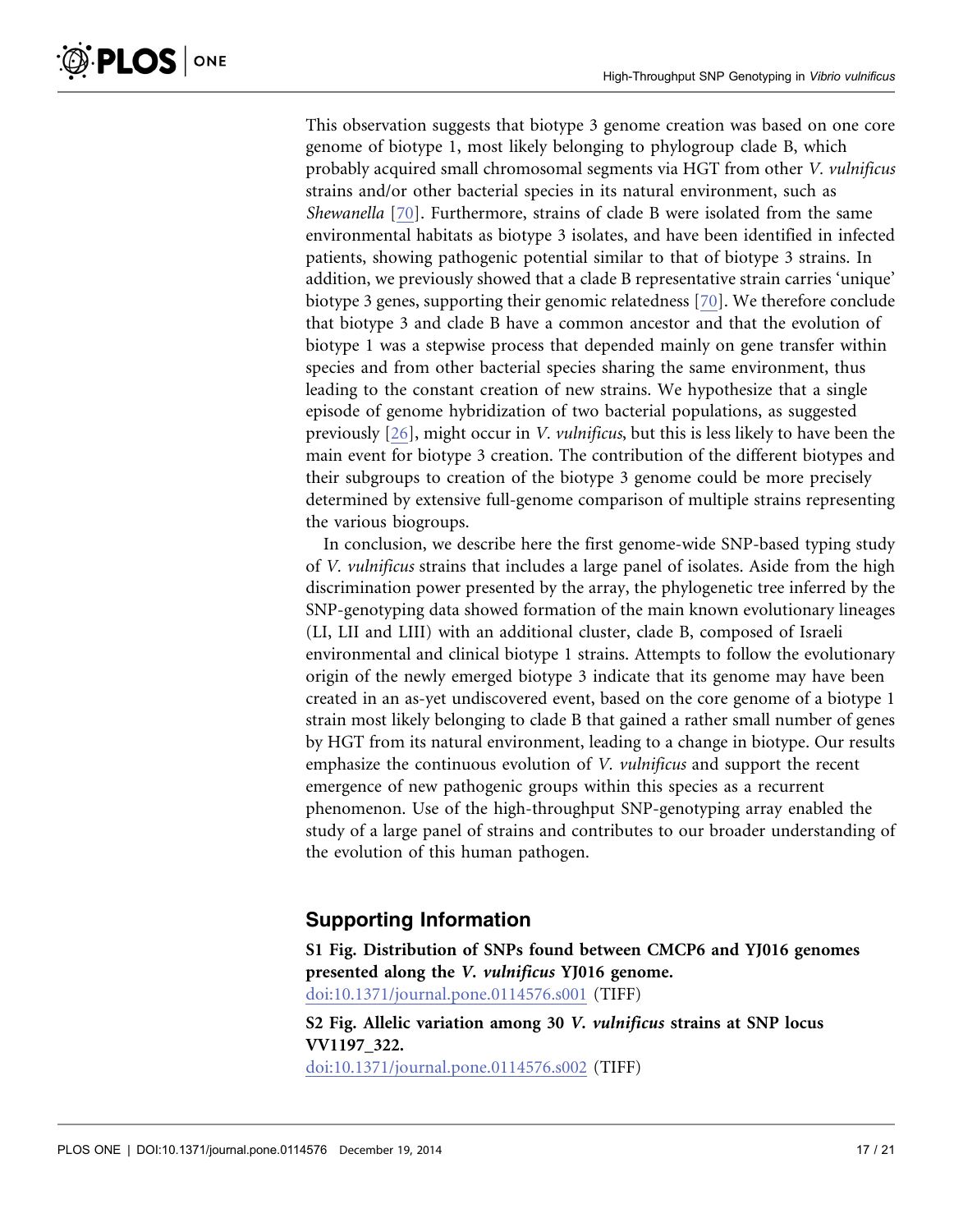<span id="page-17-0"></span>S3 Fig. Heat map generated for the GoldenGate data at 570 SNPs distributed along the bacterial chromosomes of 185 V. vulnificus strains isolated in Israel between 1996 and 2009.

[doi:10.1371/journal.pone.0114576.s003](http://www.plosone.org/article/fetchSingleRepresentation.action?uri=info:doi/10.1371/journal.pone.0114576.s003) (TIF)

S1 Table. The *V. vulnificus* strains used in this study. [doi:10.1371/journal.pone.0114576.s004](http://www.plosone.org/article/fetchSingleRepresentation.action?uri=info:doi/10.1371/journal.pone.0114576.s004) (DOCX)

S2 Table. Targeted genes used to mine SNPs in biotype 3 and biotype 1 genomes.

[doi:10.1371/journal.pone.0114576.s005](http://www.plosone.org/article/fetchSingleRepresentation.action?uri=info:doi/10.1371/journal.pone.0114576.s005) (DOCX)

S3 Table. PCR primers for sequence analysis of 30 strains performed for SNP discovery.

[doi:10.1371/journal.pone.0114576.s006](http://www.plosone.org/article/fetchSingleRepresentation.action?uri=info:doi/10.1371/journal.pone.0114576.s006) (DOCX)

S4 Table. The 574 SNP loci and alleles used in this study. [doi:10.1371/journal.pone.0114576.s007](http://www.plosone.org/article/fetchSingleRepresentation.action?uri=info:doi/10.1371/journal.pone.0114576.s007) (DOCX)

#### Acknowledgments

We thank Dr. Kathryn Holt, University of Melbourne, Australia, for the Illuminus-P software, and Dr. Keren Buhnik-Rosenblau for fruitful discussions.

#### Author Contributions

Conceived and designed the experiments: NR YD RH YB AL MS ES CA DRW YK. Performed the experiments: NR RH YB AL ES. Analyzed the data: NR YD RH AL MS CA DRW YK. Contributed reagents/materials/analysis tools: YB MS CA DRW YK. Wrote the paper: NR YD RH YB AL MS ES CA DRW YK. Drafted the article: NR YD AL YK. Revised the article critically: NR YD RH YB AL MS ES CA DRW YK.

#### References

- 1. Jones MK, Oliver JD (2009) Vibrio vulnificus: disease and pathogenesis. InfectImmun 77: 1723-1733.
- 2. Oliver JD (2006) Vibrio vulnificus In F. L. Thompson, B. Austin, and J. Swings (ed.), The biology of vibrios. ASM Press, Washington, DC. pp. 349–366.
- 3. Strom MS, Paranjpye RN (2000) Epidemiology and pathogenesis of Vibrio vulnificus. MicrobesInfect 2: 177–188.
- 4. Hollis DG, Weaver RE, Baker CN, Thornsberry C (1976) Halophilic Vibrio Species Isolated from Blood Cultures. Journal of Clinical Microbiology 3: 425–431.
- 5. Tison DL, Nishibuchi M, Greenwood JD, Seidler RJ (1982) Vibrio vulnificus biogroup 2: new biogroup pathogenic for eels. ApplEnvironMicrobiol 44: 640–646.
- 6. Bisharat N, Agmon V, Finkelstein R, Raz R, Ben Dror G, et al. (1999) Clinical, epidemiological, and microbiological features of Vibrio vulnificus biogroup 3 causing outbreaks of wound infection and bacteraemia in Israel. Lancet 354: 1421–1424.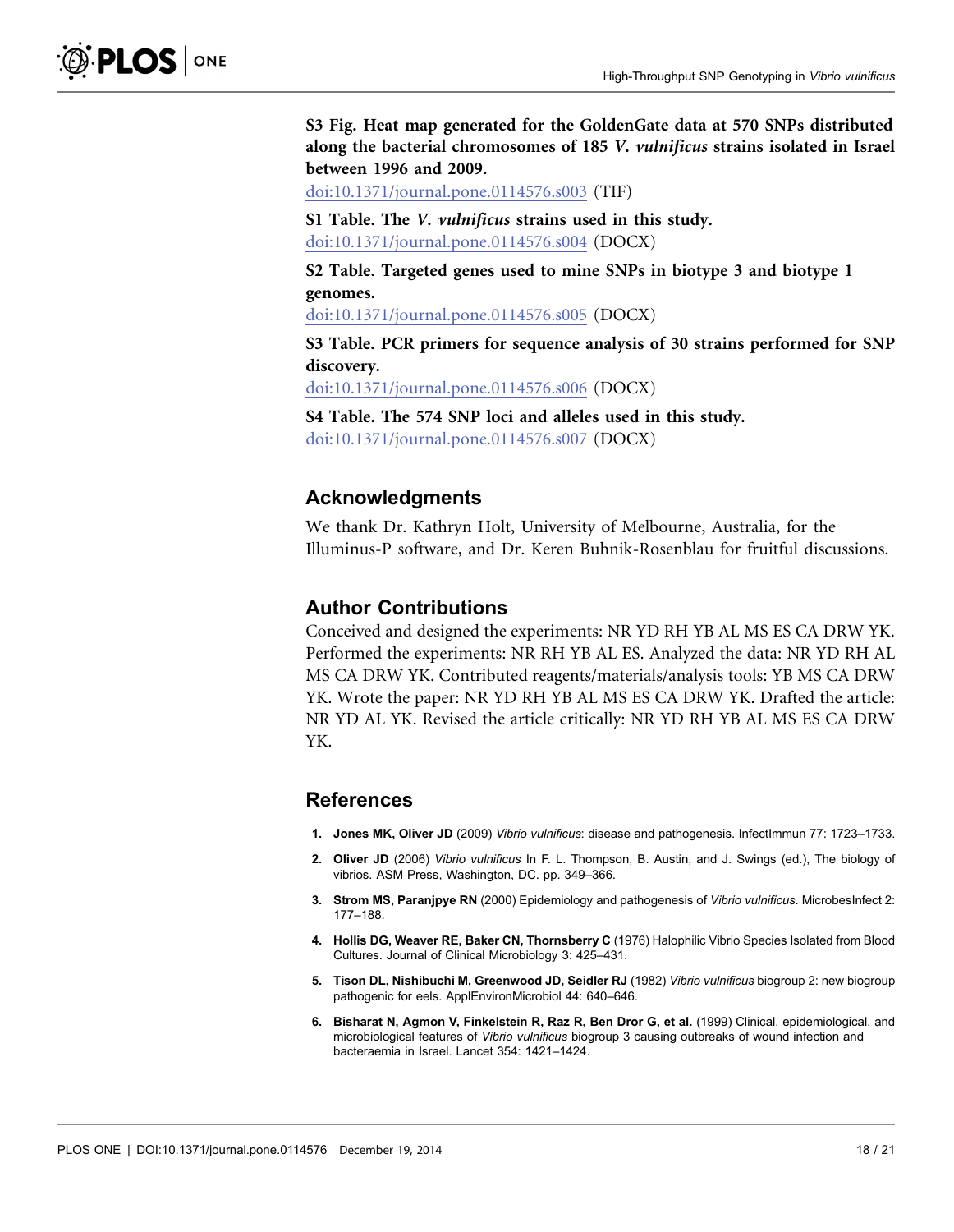- <span id="page-18-0"></span>7. Dalsgaard A, Frimodt-Moller N, Bruun B, Hoi L, Larsen JL (1996) Clinical manifestations and molecular epidemiology of Vibrio vulnificus infections in Denmark. EurJClinMicrobiolInfectDis 15: 227-232.
- 8. Hoi L, Dalsgaard A, Larsen JL, Warner JM, Oliver JD (1997) Comparison of ribotyping and randomly amplified polymorphic DNA PCR for characterization of Vibrio vulnificus. ApplEnvironMicrobiol 63: 1674– 1678.
- 9. Farmer JJ (2003) Vibrio. In: Patrick RM, Ellen Jo B, James HJ, Michael AP, Robert HY, editors. Manual of Clinical Microbiology: American Society Microbiology. pp. 706–716.
- 10. Amaro C, Biosca EG (1996) Vibrio vulnificus biotype 2, pathogenic for eels, is also an opportunistic pathogen for humans. ApplEnvironMicrobiol 62: 1454–1457.
- 11. Fouz B, Llorens A, Valiente E, Amaro C (2010) A comparative epizootiologic study of the two fishpathogenic serovars of Vibrio vulnificus biotype 2. Journal of Fish Diseases 33: 383–390.
- 12. Broza YY, Danin-Poleg Y, Lerner L, Broza M, Kashi Y (2007) Vibrio vulnificus typing based on simple sequence repeats: insights into the biotype 3 group. JClinMicrobiol 45: 2951–2959.
- 13. Broza YY, Danin-Poleg Y, Lerner L, Valinsky L, Broza M, et al. (2009) Epidemiologic study of Vibrio vulnificus infections by using variable number tandem repeats. EmergInfectDis 15: 1282–1285.
- 14. Baker-Austin C, Lemm E, Hartnell R, Lowther J, Onley R, et al. (2012) pilF polymorphism-based realtime PCR to distinguish *Vibrio vulnificus* strains of human health relevance. Food Microbiology 30: 17– 23.
- 15. Bier N, Bechlars S, Diescher S, Klein F, Hauk G, et al. (2013) Genotypic Diversity and Virulence Characteristics of Clinical and Environmental Vibrio vulnificus Isolates from the Baltic Sea Region. Applied and Environmental Microbiology 79: 3570–3581.
- 16. Gulig PA, Crecy-Lagard V, Wright AC, Walts B, Telonis-Scott M, et al. (2010) SOLiD sequencing of four Vibrio vulnificus genomes enables comparative genomic analysis and identification of candidate clade-specific virulence genes. Bmc Genomics 11.
- 17. Kim IH, Kim BS, Lee KS, Kim IJ, Son JS, et al. (2011) Identification of Virulence Factors in Vibrio vulnificus by Comparative Transcriptomic Analyses between Clinical and Environmental Isolates Using cDNA Microarray. Journal of Microbiology and Biotechnology 21: 1228–1235.
- 18. Nilsson WB, Paranjype RN, DePaola A, Strom MS (2003) Sequence polymorphism of the 16S rRNA gene of Vibrio vulnificus is a possible indicator of strain virulence. JClinMicrobiol 41: 442–446.
- 19. Rosche TM, Yano Y, Oliver JD (2005) A rapid and simple PCR analysis indicates there are two subgroups of Vibrio vulnificus which correlate with clinical or environmental isolation. MicrobiolImmunol 49: 381–389.
- 20. Arias CR, Pujalte MJ, Garay E, Aznar R (1998) Genetic relatedness among environmental, clinical, and diseased-eel Vibrio vulnificus isolates from different geographic regions by ribotyping and randomly amplified polymorphic DNA PCR. ApplEnvironMicrobiol 64: 3403–3410.
- 21. Chatzidaki-Livanis M, Hubbard MA, Gordon K, Harwood VJ, Wright AC (2006) Genetic distinctions among clinical and environmental strains of Vibrio vulnificus. ApplEnvironMicrobiol 72: 6136–6141.
- 22. Gutacker M, Conza N, Benagli C, Pedroli A, Bernasconi MV, et al. (2003) Population genetics of Vibrio vulnificus: identification of two divisions and a distinct eel-pathogenic clone. ApplEnvironMicrobiol 69: 3203–3212.
- 23. Sanjuan E, Fouz B, Oliver JD, Amaro C (2009) Evaluation of genotypic and phenotypic methods to distinguish clinical from environmental Vibrio vulnificus strains. ApplEnvironMicrobiol 75: 1604–1613.
- 24. Warner JM, Oliver JD (1999) Randomly amplified polymorphic DNA analysis of clinical and environmental isolates of Vibrio vulnificus and other vibrio species. ApplEnvironMicrobiol 65: 1141–1144.
- 25. Bisharat N, Amaro C, Fouz B, Llorens A, Cohen DI (2007) Serological and molecular characteristics of Vibrio vulnificus biotype 3: evidence for high clonality. Microbiology 153: 847–856.
- 26. Bisharat N, Cohen DI, Harding RM, Falush D, Crook DW, et al. (2005) Hybrid Vibrio vulnificus EmergInfectDis 11: 30–35.
- 27. Broza YY, Raz N, Lerner L, Danin-Poleg Y, Kashi Y (2012) Genetic diversity of the human pathogen Vibrio vulnificus: a new phylogroup. IntJFood Microbiol 153: 436–443.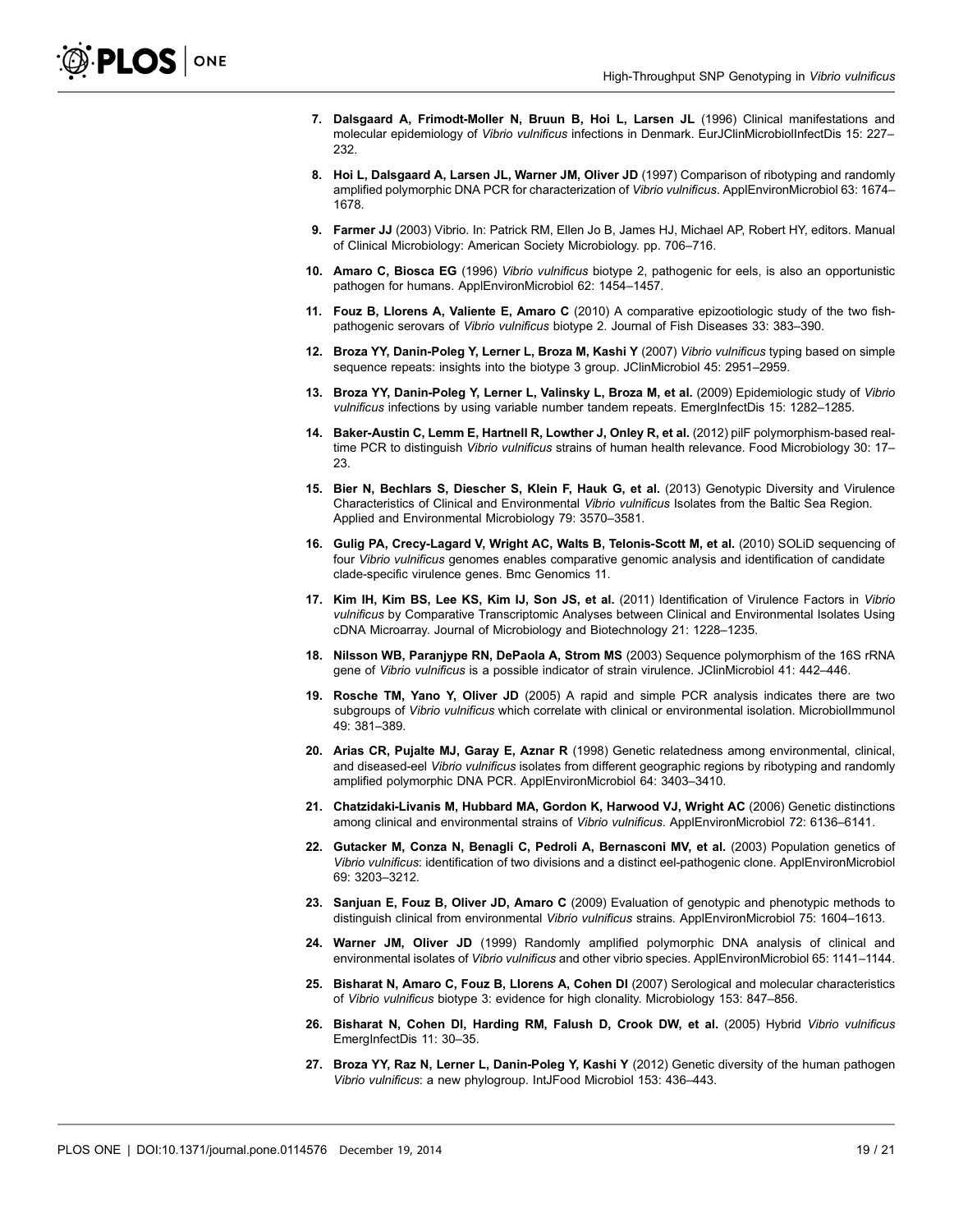- <span id="page-19-0"></span>28. Zaidenstein R, Sadik C, Lerner L, Valinsky L, Kopelowitz J, et al. (2008) Clinical characteristics and molecular subtyping of Vibrio vulnificus illnesses, Israel. EmergInfectDis 14: 1875–1882.
- 29. Cohen AL, Oliver JD, DePaola A, Feil EJ, Boyd EF (2007) Emergence of a virulent clade of Vibrio vulnificus and correlation with the presence of a 33-kilobase genomic island. ApplEnvironMicrobiol 73: 5553–5565.
- 30. Sanjuan E, Gonzalez-Candelas F, Amaro C (2011) Polyphyletic origin of Vibrio vulnificus biotype 2 as revealed by sequence-based analysis. ApplEnvironMicrobiol 77: 688–695.
- 31. Morrison SS, Williams T, Cain A, Froelich B, Taylor C, et al. (2012) Pyrosequencing-Based Comparative Genome Analysis of Vibrio vulnificus Environmental Isolates. Plos One 7.
- 32. Fitzgerald JR, Musser JM (2001) Evolutionary genomics of pathogenic bacteria. Trends Microbiol 9: 547–553.
- 33. Shiu SH, Borevitz JO (2008) The next generation of microarray research: applications in evolutionary and ecological genomics. Heredity 100: 141–149.
- 34. Baker S, Holt K, van de Vosse E, Roumagnac P, Whitehead S, et al. (2008) High-throughput genotyping of Salmonella enterica serovar typhi allowing geographical assignment of Haplotypes and pathotypes within an urban district of Jakarta, Indonesia. Journal of Clinical Microbiology 46: 1741–1746.
- 35. Homolka S, Projahn M, Feuerriegel S, Ubben T, Diel R, et al. (2012) High Resolution Discrimination of Clinical Mycobacterium tuberculosis Complex Strains Based on Single Nucleotide Polymorphisms. Plos One 7.
- 36. Pearson T, Busch JD, Ravel J, Read TD, Rhoton SD, et al. (2004) Phylogenetic discovery bias in Bacillus anthracis using single-nucleotide polymorphisms from whole-genome sequencing. Proceedings of the National Academy of Sciences of the United States of America 101: 13536–13541.
- 37. Roltgen K, Qi WH, Ruf MT, Mensah-Quainoo E, Pidot SJ, et al. (2010) Single Nucleotide Polymorphism Typing of Mycobacterium ulcerans Reveals Focal Transmission of Buruli Ulcer in a Highly Endemic Region of Ghana. Plos Neglected Tropical Diseases 4.
- 38. Achtman M (2008) Evolution, Population Structure, and Phylogeography of Genetically Monomorphic Bacterial Pathogens. Annual Review of Microbiology 62: 53–70.
- 39. Achtman M, Morelli G, Zhu PX, Wirth T, Diehl I, et al. (2004) Microevolution and history of the plague bacillus, Yersinia pestis. Proceedings of the National Academy of Sciences of the United States of America 101: 17837–17842.
- 40. Roumagnac P, Weill FX, Dolecek C, Baker S, Brisse S, et al. (2006) Evolutionary history of Salmonella Typhi. Science 314: 1301–1304.
- 41. Kim HU, Kim SY, Jeong H, Kim TY, Kim JJ, et al. (2011) Integrative genome-scale metabolic analysis of Vibrio vulnificus for drug targeting and discovery. MolSystBiol 7: 460.
- 42. Quirke AM, Reen FJ, Claesson MJ, Boyd EF (2006) Genomic island identification in Vibrio vulnificus reveals significant genome plasticity in this human pathogen. Bioinformatics 22: 905–910.
- 43. Urbanczyk H, Ast JC, Kaeding AJ, Oliver JD, Dunlap PV (2008) Phylogenetic analysis of the incidence of lux gene horizontal transfer in Vibrionaceae. JBacteriol 190: 3494–3504.
- 44. Fan JB, Oliphant A, Shen R, Kermani BG, Garcia F, et al. (2003) Highly parallel SNP genotyping. Cold Spring HarbSympQuantBiol 68: 69–78.
- 45. Shen R, Fan JB, Campbell D, Chang W, Chen J, et al. (2005) High-throughput SNP genotyping on universal bead arrays. MutatRes 573: 70–82.
- 46. Gibbs RA, Belmont JW, Hardenbol P, Willis TD, Yu FL, et al. (2003) The International HapMap Project. Nature 426: 789–796.
- 47. Akhunov E, Nicolet C, Dvorak J (2009) Single nucleotide polymorphism genotyping in polyploid wheat with the Illumina GoldenGate assay. TheorApplGenet 119: 507–517.
- 48. Close TJ, Bhat PR, Lonardi S, Wu Y, Rostoks N, et al. (2009) Development and implementation of high-throughput SNP genotyping in barley. BMCGenomics 10: 582.
- 49. Hyten DL, Song Q, Choi IY, Yoon MS, Specht JE, et al. (2008) High-throughput genotyping with the GoldenGate assay in the complex genome of soybean. TheorApplGenet 116: 945–952.